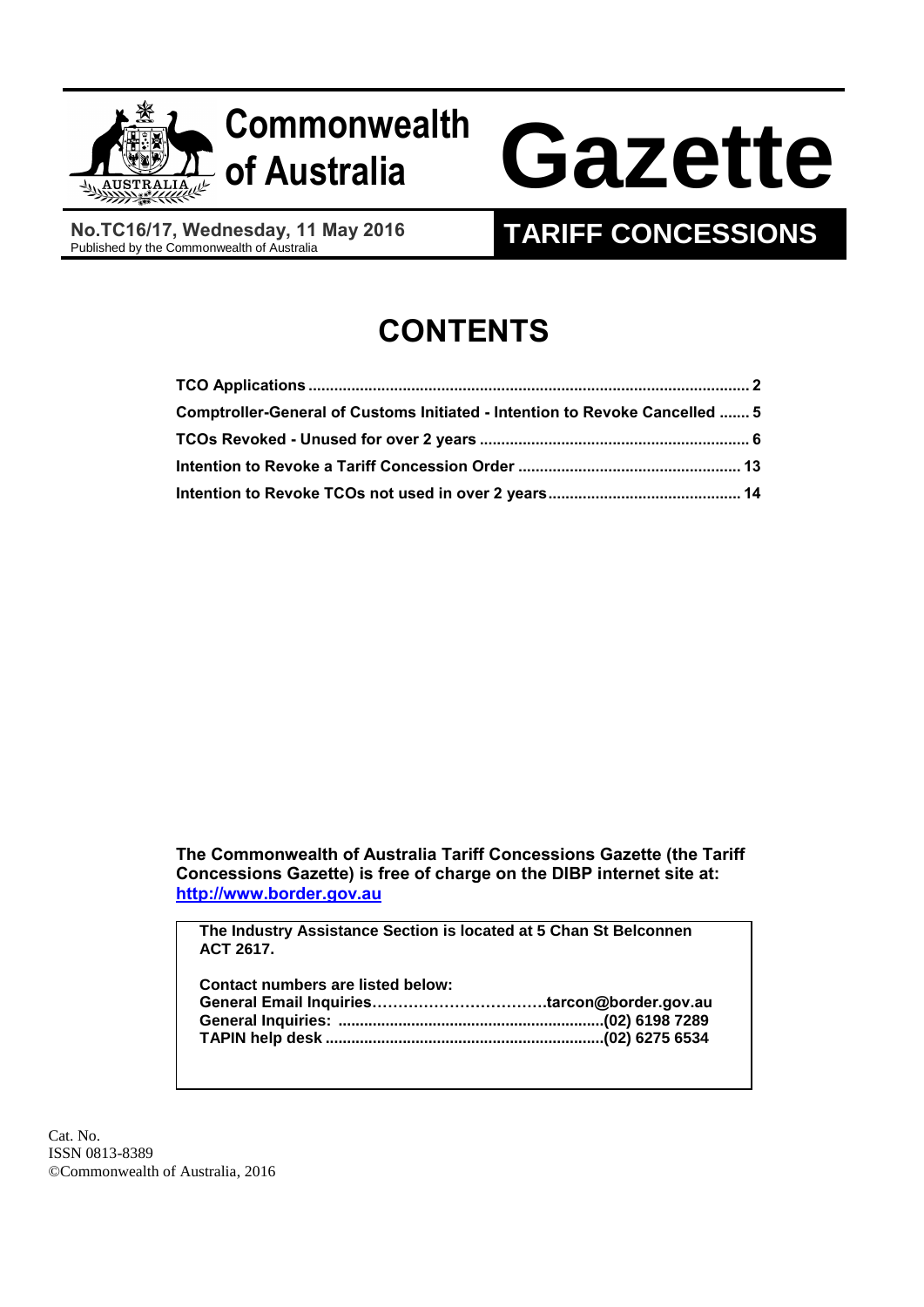#### <span id="page-1-0"></span>**CUSTOMS ACT 1901 - NOTICE PURSUANT TO SECTION 269K(1) - APPLICATIONS MADE FOR TARIFF CONCESSION ORDERS**

Applications have been lodged for Tariff Concession Orders for the goods described in the following TABLE.

Australian manufacturers who wish to contest the granting of a Tariff Concession Order for the goods described are invited to lodge a submission in writing in an approved form. Submissions must be lodged within 50 days of the date of publication of this Notice.

The operative date (Op.) and TC reference number follow the description of goods.

To assist local manufacturers, the use(s) to which the goods can be put follow the description of goods.

Objections to the making of TCO submission forms are available at

### <http://www.border.gov.au/Forms/Documents/b444.pdf>

For guidance on the required description style, phone 02 6198 7289.

THE TABLE

| Description of Goods including the<br>Customs Tariff Classification |                                                                                                                                                                                                                                                                                               | Schedule 4 Item Number<br>General Duty Rate |                |
|---------------------------------------------------------------------|-----------------------------------------------------------------------------------------------------------------------------------------------------------------------------------------------------------------------------------------------------------------------------------------------|---------------------------------------------|----------------|
| 3808.93.00                                                          | HERBICIDES, in water dispersible granule form, having an active<br>ingredient of napropamide<br>Op. 11.04.16                                                                                                                                                                                  | $-$ TC 1613315                              | 50             |
|                                                                     | Stated Use:<br>For the control of annual grasses and broad-leaved weeds in<br>fields containing vegetables, fruit trees, vines, strawberries,<br>sunflowers, tobacco, olives, mint and turf                                                                                                   |                                             |                |
|                                                                     | Applicant: UPL AUSTRALIA LTD                                                                                                                                                                                                                                                                  |                                             | 5 <sup>8</sup> |
| 8405.10.00                                                          | HYDROGEN PEROXIDE VAPOUR GENERATING MACHINES<br>Op. 11.04.16                                                                                                                                                                                                                                  | $-$ TC 1613465                              | 50             |
|                                                                     | Stated Use:<br>For the biological decontamination of enclosed areas such as<br>laboratories                                                                                                                                                                                                   |                                             |                |
|                                                                     | Applicant: BIODECON SOLUTIONS LTD                                                                                                                                                                                                                                                             |                                             | 5%             |
| 8419.31.00                                                          | DRYING LINES, AGRICULTURAL PRODUCE, programmable logic<br>controlled, including ALL of the following:<br>(a) storage bin AND/OR feeder;<br>(b) electro-magnetic hammer;<br>(c) conveyors;<br>(d) hot air dryers;<br>(e) heater shell;<br>(f) LPG burner;<br>(g) leaf shredder<br>Op. 07.04.16 | $-$ TC 1613190                              | 50             |
|                                                                     | Stated Use:<br>For the drying of leaves                                                                                                                                                                                                                                                       |                                             |                |
|                                                                     | Applicant: QUEENSLAND BOTANICALS PTY LTD                                                                                                                                                                                                                                                      |                                             | 5 <sup>8</sup> |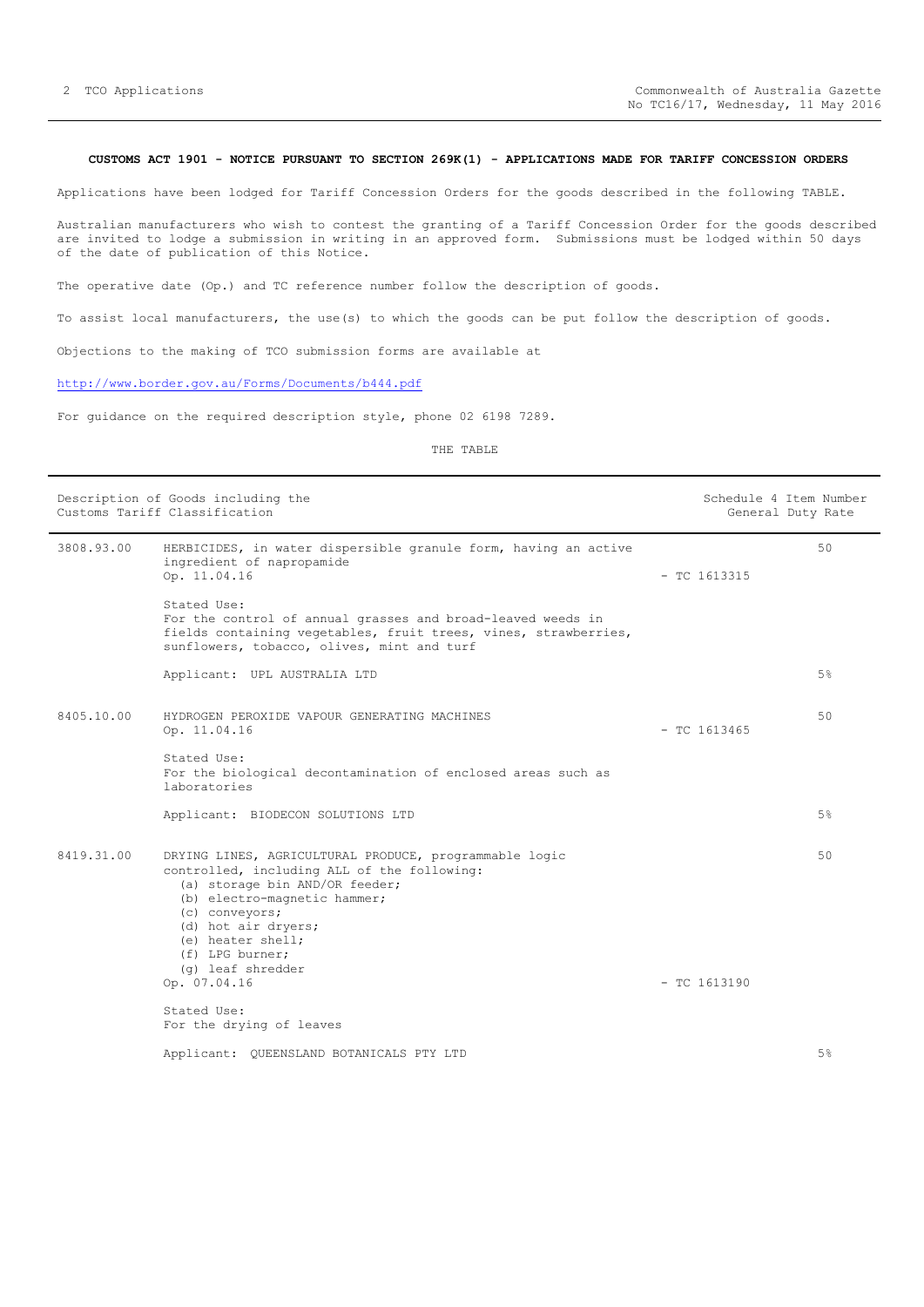| Description of Goods including the<br>Customs Tariff Classification |                                                                                                                                                                                                                                                                                                                                                                                                       | Schedule 4 Item Number<br>General Duty Rate |                |
|---------------------------------------------------------------------|-------------------------------------------------------------------------------------------------------------------------------------------------------------------------------------------------------------------------------------------------------------------------------------------------------------------------------------------------------------------------------------------------------|---------------------------------------------|----------------|
| 8419.39.90                                                          | ROTARY ATOMIZERS, with OR without electric motor, having BOTH of<br>the following:<br>(a) double helical gear drive;<br>(b) one OR more atomizer wheels<br>Op. 12.04.16                                                                                                                                                                                                                               | $-$ TC 1613466                              | 50             |
|                                                                     | Stated Use:<br>For spray drying unit during pharmaceutical production,<br>laboratory operations and food processing                                                                                                                                                                                                                                                                                   |                                             |                |
|                                                                     | Applicant: GEA PROCESS ENGINEERING PTY LTD                                                                                                                                                                                                                                                                                                                                                            |                                             | $5\%$          |
| 8428.90.00                                                          | LOADING AND UNLOADING SYSTEM, AMBULANCE COT AND/OR STRETCHER,<br>hydraulic AND/OR electric powered, with OR without wheel quides,<br>whether OR not assembled, including ALL of the following:<br>(a) trolley unit;<br>(b) cot AND/OR stretcher fastenings;<br>(c) lifting arms;<br>(d) transfer slide with anchor unit;<br>(e) control panel;<br>(f) light emitting diode indicators<br>Op. 06.04.16 | $-$ TC 1612644                              | 50             |
|                                                                     | Stated Use:<br>In the handling and movement of stretchers/cots into and<br>out of ambulance vehicles                                                                                                                                                                                                                                                                                                  |                                             |                |
|                                                                     | Applicant: SCHLUMBERGER AUSTRALIA PTY LTD                                                                                                                                                                                                                                                                                                                                                             |                                             | $5\%$          |
| 8474.90.00                                                          | PARTS, COAL GRINDING AND/OR COAL MILLING MACHINE, being upper<br>rings AND/OR lower rings, with OR without ONE or BOTH of the<br>following:<br>$(i)$ quides;                                                                                                                                                                                                                                          |                                             | 50             |
|                                                                     | (ii) plates<br>Op. 08.01.16                                                                                                                                                                                                                                                                                                                                                                           | $-$ TC 1601334                              |                |
|                                                                     | Stated Use:<br>Part of a coal grinding plant which is integrated to complete a<br>highly flexible poly-metallic processing and recovery facility                                                                                                                                                                                                                                                      |                                             |                |
|                                                                     | Applicant: NYRSTAR PORT PIRIE PTY LTD                                                                                                                                                                                                                                                                                                                                                                 |                                             | 5 <sup>°</sup> |
| 8518.22.00                                                          | LOUDSPEAKERS, being multiple loudspeakers mounted in the same<br>enclosure, with OR without ANY of the following:<br>(a) mounting brackets including screws;<br>(b) dual concentric driver;<br>(c) aluminium dome tweeter;<br>(d) coaxially mounted woofer with soft dome tweeter;<br>(e) line transformer                                                                                            |                                             | 50             |
|                                                                     | Op. 11.04.16                                                                                                                                                                                                                                                                                                                                                                                          | $-$ TC 1613464                              |                |
|                                                                     | Stated Use:<br>For enhanced sound reproduction in areas such as conference<br>rooms, transport hubs and schools                                                                                                                                                                                                                                                                                       |                                             |                |
|                                                                     | Applicant: AUSTRALIS MUSIC GROUP PTY LTD                                                                                                                                                                                                                                                                                                                                                              |                                             | 5 <sup>°</sup> |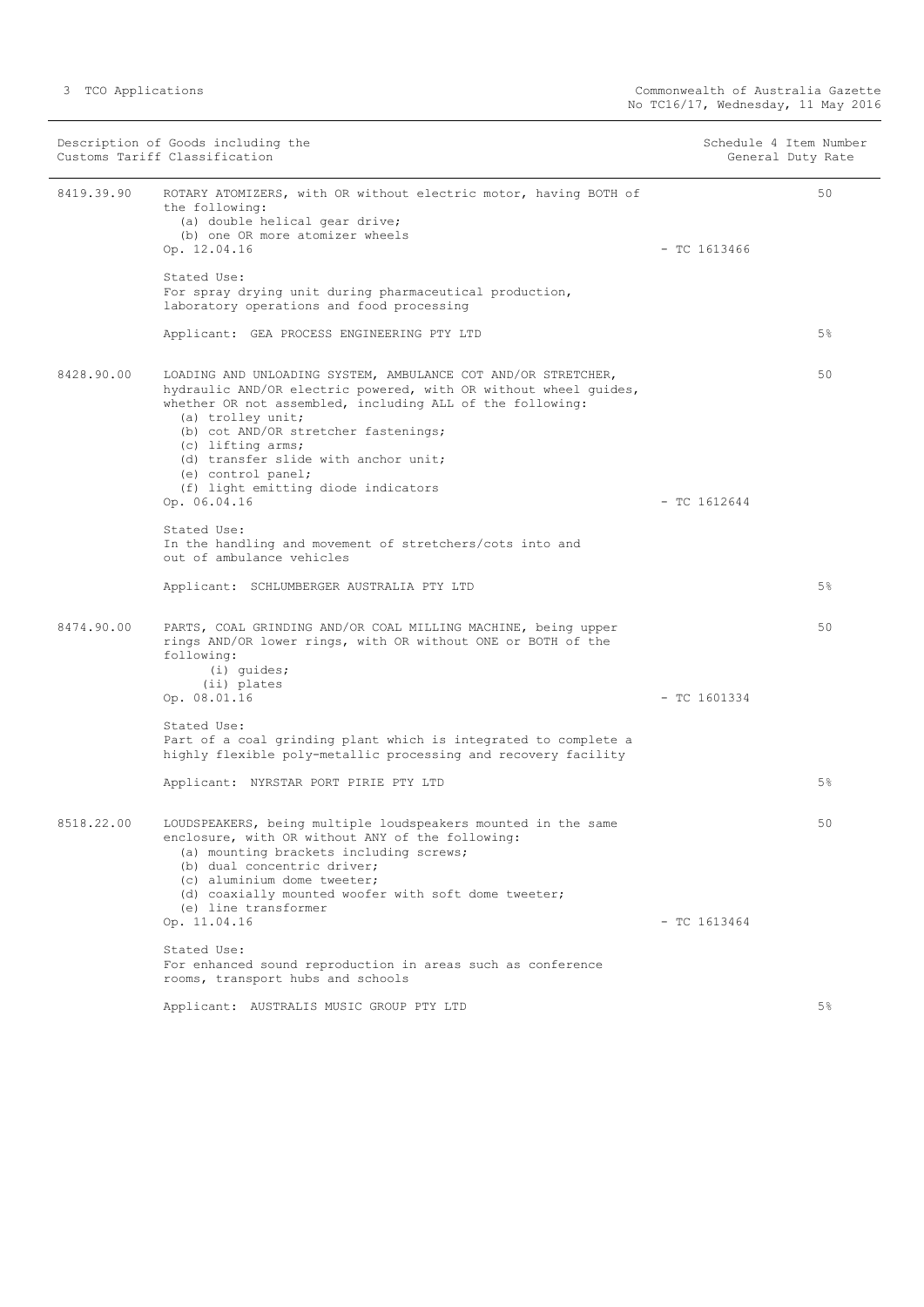|            | Description of Goods including the<br>Customs Tariff Classification                                                                                                                                                                                                                                                                                                                                                                                            | Schedule 4 Item Number<br>General Duty Rate |
|------------|----------------------------------------------------------------------------------------------------------------------------------------------------------------------------------------------------------------------------------------------------------------------------------------------------------------------------------------------------------------------------------------------------------------------------------------------------------------|---------------------------------------------|
| 9402.90.00 | COTS AND/OR STRETCHERS, PATIENT TRANSPORT, whether OR not<br>powered, whether OR not assembled, with OR without hydraulic<br>unit AND/OR battery AND/OR sensors, including ALL of the<br>following:<br>(a) side rails;<br>(b) release handles AND/OR levers AND/OR buttons:<br>(c) collapsible legs;<br>(d) wheels;<br>(e) fasteners AND/OR restraints;<br>(f) mattress<br>Op. 06.04.16<br>Stated Use:<br>For transporting hospital patients requiring medical | 50<br>$-$ TC 1612645                        |
|            | assistance<br>Applicant: STRYKER AUSTRALIA PTY LTD                                                                                                                                                                                                                                                                                                                                                                                                             | 5%                                          |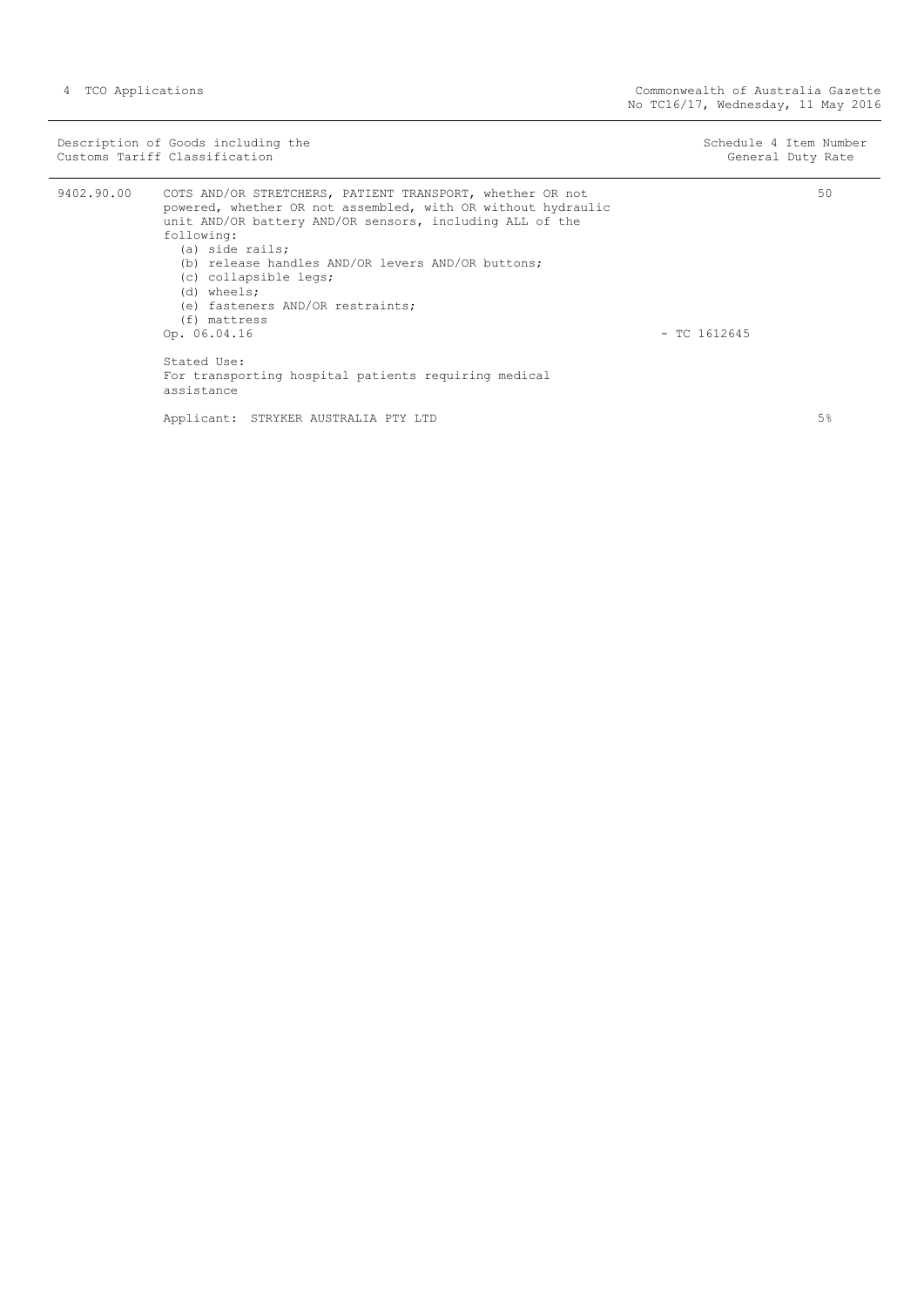## **CUSTOMS ACT 1901**

#### **CANCELLATION OF THE INTENTION TO REVOKE**

<span id="page-4-0"></span>The intention to revoke the Tariff Concession Order for goods described in the following TABLE has been cancelled.

THE TABLE

Description of Goods including the Schedule 4 Item Number (Schedule 4 Item Number Customs Tariff Classification

50

| 4818.30.00 |              | TABLE NAPKIN STOCK, wood cellulose, single ply OR multi-ply, in |              |
|------------|--------------|-----------------------------------------------------------------|--------------|
|            |              | rolls having a width NOT less than 230 mm and NOT greater than  |              |
|            | 310 mm       |                                                                 |              |
|            | Op. 30.05.13 | Dec. date 26.08.13                                              | - TC 1317650 |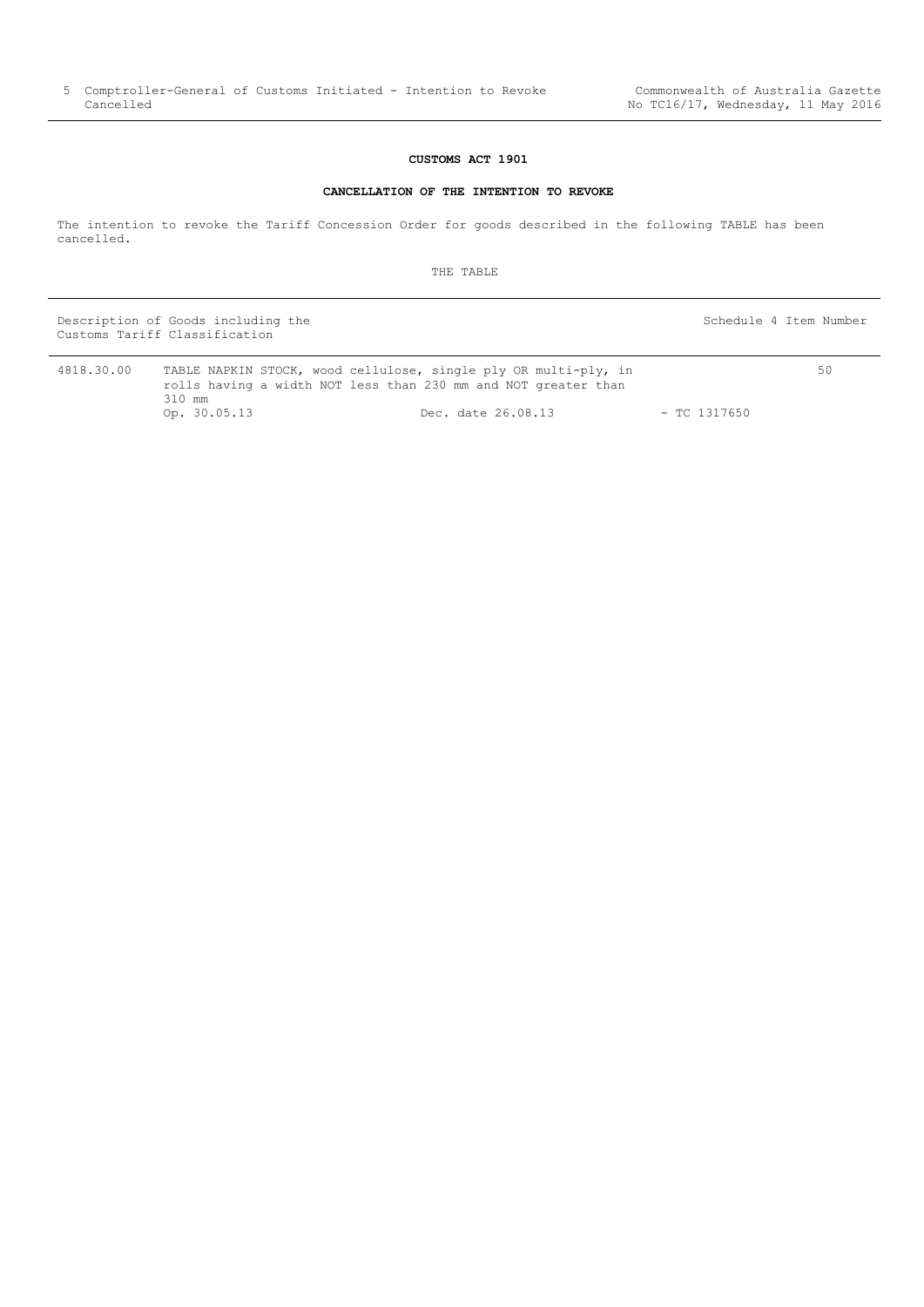#### **CUSTOMS ACT 1901**

#### <span id="page-5-0"></span>**NOTICE PURSUANT TO SECTION 269SE(2) - TARIFF CONCESSION ORDER REVOCATION AT THE INITIATIVE OF THE COMPTROLLER-GENERAL OF CUSTOMS**

The Tariff Concession Orders listed in THE TABLE below have has not been used for at least 2 years and have been revoked under Section 269SD(1A). In transit provisions apply.

The intention to revoke these orders was notified in Gazette 16/12 dated 6 April 2016.

Contact: Phone 02 6198 7289, fax 02 6275 6376 or email [tarcon@border.gov.au.](mailto:tarcon@border.gov.au)

THE TABLE

| Description of Goods including the<br>Customs Tariff Classification |                                                                                                                                                                                                                                       |                    |                | Schedule 4 Item Number<br>Last Date of Effect |
|---------------------------------------------------------------------|---------------------------------------------------------------------------------------------------------------------------------------------------------------------------------------------------------------------------------------|--------------------|----------------|-----------------------------------------------|
| 8424.89.90                                                          | BOOTHS, COATING, ROOF TILE, whether or not including input and<br>output conveyors<br>Op. 01.05.08                                                                                                                                    | Dec. date 11.07.08 | $-$ TC 0806256 | 50<br>03.05.16                                |
|                                                                     | Revoked for 2 years non use. In transit provisions apply                                                                                                                                                                              |                    |                |                                               |
| 8428.39.00                                                          | SHIP UNLOADERS, CEMENT CONVEYING, trailer mounted, including<br>ALL of the following:<br>(a) trailer;<br>(b) screw conveyor inlet feeder;                                                                                             |                    |                | 50<br>03.05.16                                |
|                                                                     | (c) articulating boom<br>Op. 29.10.10                                                                                                                                                                                                 | Dec. date 24.01.11 | - TC 1048396   |                                               |
|                                                                     | Revoked for 2 years non use. In transit provisions apply                                                                                                                                                                              |                    |                |                                               |
| 8428.40.00                                                          | CONVEYORS, SKI CARPET, programmable logic controlled, having<br>BOTH of the following:<br>(a) running speed NOT greater than 0.8 metres per second;<br>(b) uphill capacity NOT greater than 1 450 skiers per hour<br>Op. 06.03.08     | Dec. date 30.05.08 | $-$ TC 0803690 | 50<br>03.05.16                                |
|                                                                     | Revoked for 2 years non use. In transit provisions apply                                                                                                                                                                              |                    |                |                                               |
| 8428.60.00                                                          | ROPEWAYS, PASSENGER MOVING AND/OR CARRYING, complying with the<br>National Standard of Canada, 298, with OR without rope or cable<br>supports, having BOTH of the following:<br>(a) drive and return stations;<br>(b) ropes or cables |                    |                | 50<br>03.05.16                                |
|                                                                     | Op. 22.03.05                                                                                                                                                                                                                          | Dec. date 10.06.05 | $-$ TC 0503522 |                                               |
|                                                                     | Revoked for 2 years non use. In transit provisions apply                                                                                                                                                                              |                    |                |                                               |
| 8433.59.90                                                          | HARVESTERS, PECAN NUT<br>Op. 20.01.04                                                                                                                                                                                                 | Dec. date 13.04.04 | $-$ TC 0400854 | 50<br>03.05.16                                |
|                                                                     | Revoked for 2 years non use. In transit provisions apply                                                                                                                                                                              |                    |                |                                               |
| 8439.99.00                                                          | PARTS, CORRUGATOR, being ANY of the following:<br>(a) glue machine;<br>(b) double facer;<br>$(c)$ rails;                                                                                                                              |                    |                | 50<br>03.05.16                                |
|                                                                     | (d) wiring harness<br>Op. 11.08.06                                                                                                                                                                                                    | Dec. date 27.10.06 | $-$ TC 0613387 |                                               |
|                                                                     | Revoked for 2 years non use. In transit provisions apply                                                                                                                                                                              |                    |                |                                               |
| 8441.90.10                                                          | GRIPPERS, pneumatic controlled, being parts of papermaking machine                                                                                                                                                                    |                    |                | 50                                            |
|                                                                     | sheeters<br>Op. 23.04.04                                                                                                                                                                                                              | Dec. date 19.07.04 | $-$ TC 0404046 | $\Omega$<br>03.05.16                          |
|                                                                     | Revoked for 2 years non use. In transit provisions apply                                                                                                                                                                              |                    |                |                                               |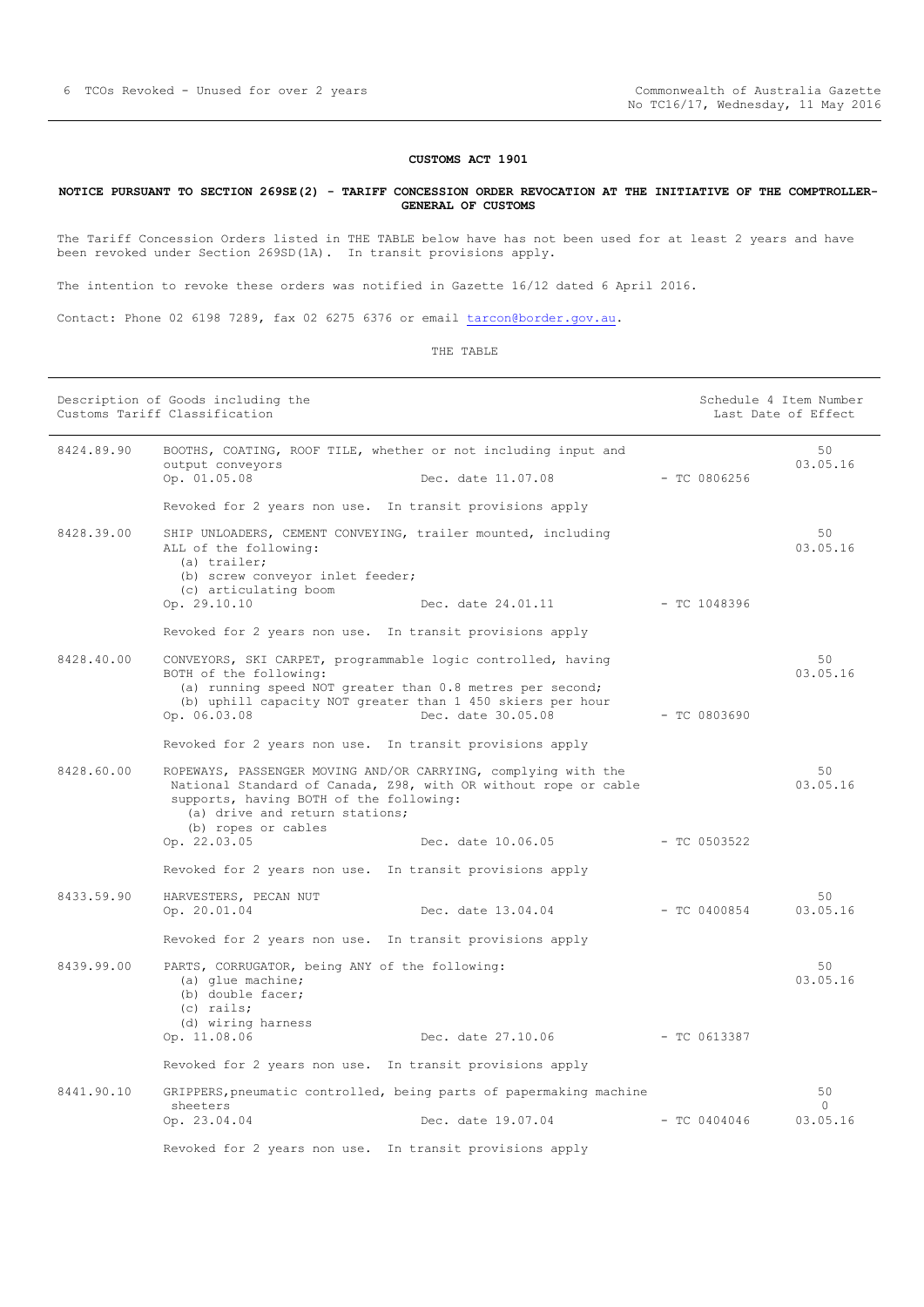50 03.05.16

7 TCOs Revoked - Unused for over 2 years Commonwealth of Australia Gazette

Customs Tariff Classification

|            | (b) single spindle to mount NOT less than 2 and NOT greater<br>than 5 saw blades;<br>(c) variable speed roller infeed and/or outfeed;<br>(d) end dogging system                                                                                                                                                                                                                      |                |                |
|------------|--------------------------------------------------------------------------------------------------------------------------------------------------------------------------------------------------------------------------------------------------------------------------------------------------------------------------------------------------------------------------------------|----------------|----------------|
|            | Op. 06.04.06<br>Dec. date 07.07.06                                                                                                                                                                                                                                                                                                                                                   | $-$ TC 0606247 |                |
|            | Revoked for 2 years non use. In transit provisions apply                                                                                                                                                                                                                                                                                                                             |                |                |
| 8467.29.00 | TOOLS, in sets, comprising BOTH of the following:<br>$(a)$ jigsaws;<br>(b) sanders<br>Op. 06.01.06<br>Dec. date 24.03.06                                                                                                                                                                                                                                                             | - TC 0601896   | 50<br>03.05.16 |
|            | Revoked for 2 years non use. In transit provisions apply                                                                                                                                                                                                                                                                                                                             |                |                |
| 8477.59.00 | COMPRESSION PLASTIC MOULDERS, FOLDING AND SLITTING LINE,<br>comprising BOTH of the following:<br>(a) compression moulding press and moulds;<br>(b) folders and/or cutters                                                                                                                                                                                                            |                | 50<br>03.05.16 |
|            | Op. 01.03.06<br>Dec. date 17.05.06                                                                                                                                                                                                                                                                                                                                                   | - TC 0604622   |                |
|            | Revoked for 2 years non use. In transit provisions apply                                                                                                                                                                                                                                                                                                                             |                |                |
| 8477.59.00 | COMPRESSING AND/OR BONDING MACHINES, recycled polyurethane<br>Op. 29.02.08<br>Dec. date 16.05.08                                                                                                                                                                                                                                                                                     | $-$ TC 0803411 | 50<br>03.05.16 |
|            | Revoked for 2 years non use. In transit provisions apply                                                                                                                                                                                                                                                                                                                             |                |                |
| 8477.59.00 | WEB MAKING MACHINES, DIAGNOSTIC STRIP, programmable logic<br>controlled<br>Op. 03.03.10<br>Dec. date 14.05.10                                                                                                                                                                                                                                                                        | $-$ TC 1010974 | 50<br>03.05.16 |
|            |                                                                                                                                                                                                                                                                                                                                                                                      |                |                |
|            | Revoked for 2 years non use. In transit provisions apply                                                                                                                                                                                                                                                                                                                             |                |                |
| 8477.59.00 | RUBBER STEEL CORD CONVEYOR BELT PRODUCTION LINE, programmable<br>logic controlled, including ALL of the following:<br>(a) curing press;<br>(b) clamping and tensioning device;<br>$(c) creel$ ;<br>(d) pull roll and wind up device, with OR without framework;<br>(e) compacting lorry, with OR without framework;<br>(f) electrical controls<br>Op. 29.05.12<br>Dec. date 20.08.12 | - TC 1218352   | 50<br>03.05.16 |
|            | Revoked for 2 years non use. In transit provisions apply                                                                                                                                                                                                                                                                                                                             |                |                |
| 8477.59.00 | CLAMPING AND/OR STRETCHING AND/OR TENSIONING MACHINES, CONVEYOR<br>BELT MANUFACTURING LINE<br>Op. 27.07.12<br>Dec. date 15.10.12                                                                                                                                                                                                                                                     | - TC 1227078   | 50<br>03.05.16 |
|            | Revoked for 2 years non use. In transit provisions apply                                                                                                                                                                                                                                                                                                                             |                |                |
| 8477.59.00 | FOAM PLANTS, POLYURETHANE, REFRIGERATOR OR FREEZER DOOR<br>Op. 06.05.02<br>Dec. date 02.08.02                                                                                                                                                                                                                                                                                        | $-$ TC 0203831 | 50<br>03.05.16 |
|            | Revoked for 2 years non use. In transit provisions apply                                                                                                                                                                                                                                                                                                                             |                |                |
| 8477.80.00 | PUNCHERS AND SPLITTERS, DIAGNOSTIC STRIP, programmable logic<br>controlled, having ALL of the following:<br>(a) unwinders and rewinders;<br>(b) splice tables;<br>(c) active web quides;<br>(d) puncher tool die stations;<br>(e) slitter tool die stations;<br>(f) vacuum waste removers                                                                                            |                | 50<br>03.05.16 |
|            | Op. 02.03.07<br>Dec. date 25.05.07                                                                                                                                                                                                                                                                                                                                                   | - TC 0703435   |                |
|            | Revoked for 2 years non use. In transit provisions apply                                                                                                                                                                                                                                                                                                                             |                |                |

Description of Goods including the Schedule 4 Item Number<br>
Customs Tariff Classification<br>
Schedule 4 Item Number<br>
Schedule 4 Item Number

8465.91.00 SAWS, WOOD, MULTIRIP, LOG EDGER, having ALL of the following:

(a) circular saw blades diameter NOT greater than 500 mm;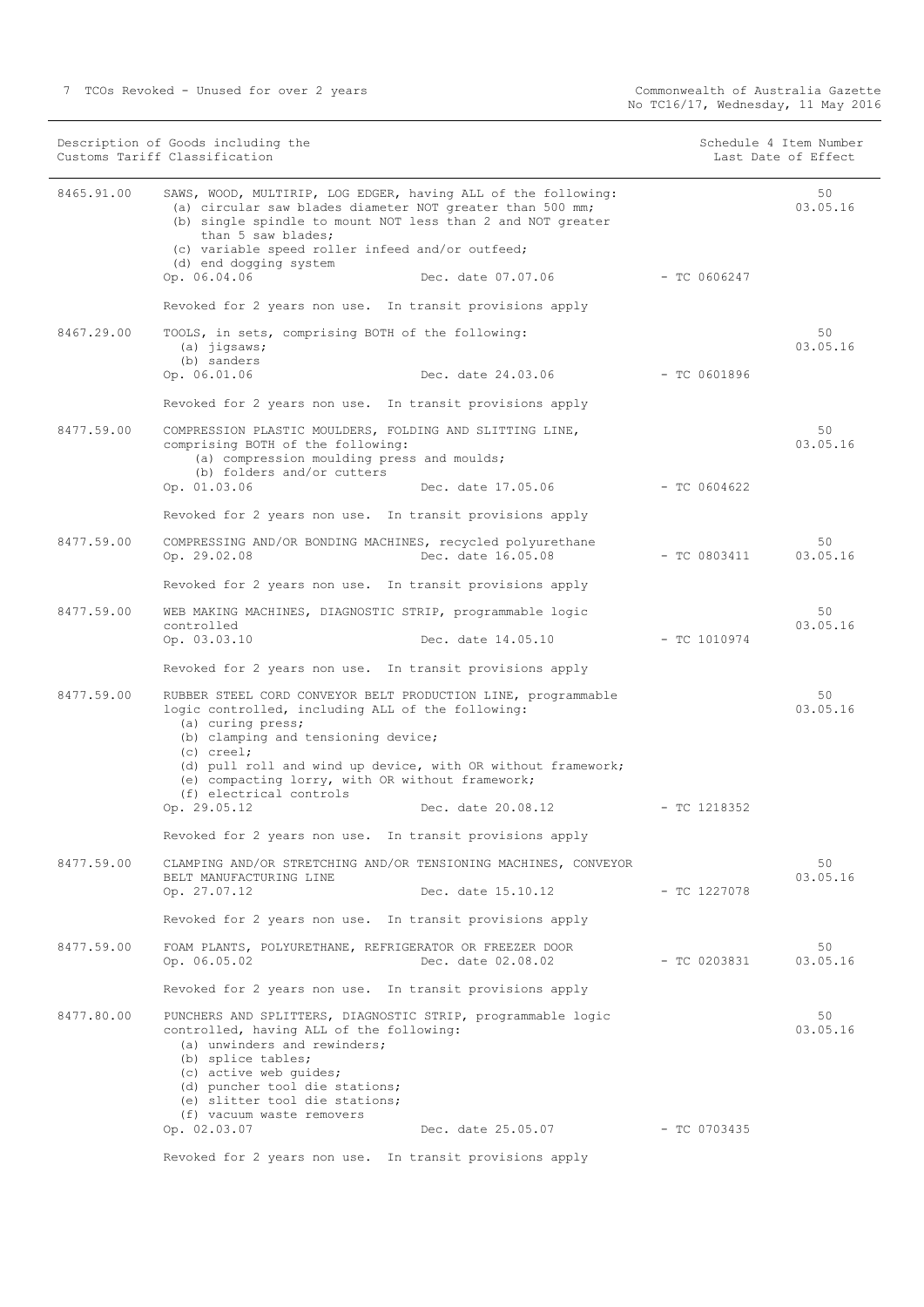|            | Description of Goods including the<br>Customs Tariff Classification                                               |                    | Schedule 4 Item Number<br>Last Date of Effect |
|------------|-------------------------------------------------------------------------------------------------------------------|--------------------|-----------------------------------------------|
| 8477.80.00 | EXTRUSION LINE, POLYVINYL CHLORIDE (PVC) PROFILE, comprising ALL<br>of the following:<br>(a) twin screw extruder; |                    | 50<br>03.05.16                                |
|            | (b) calibrating tables;                                                                                           |                    |                                               |
|            | (c) tracks;                                                                                                       |                    |                                               |
|            | (d) adapters;<br>(e) flanges;                                                                                     |                    |                                               |
|            | $(f)$ leaders;                                                                                                    |                    |                                               |
|            | $(q)$ feeders;                                                                                                    |                    |                                               |
|            | (h) supports;                                                                                                     |                    |                                               |
|            | $(i)$ dosing tubes;                                                                                               |                    |                                               |
|            | $(j)$ screen plates;<br>(k) mounting brackets;                                                                    |                    |                                               |
|            | (1) filter cartridges;                                                                                            |                    |                                               |
|            | (m) operating manuals;                                                                                            |                    |                                               |
|            | (n) filters;                                                                                                      |                    |                                               |
|            | (o) thyristor fuses;<br>(p) signal indicators;                                                                    |                    |                                               |
|            | (q) melt temperature indicators;                                                                                  |                    |                                               |
|            | (r) melt pressure indicators;                                                                                     |                    |                                               |
|            | (s) thermal/heating elements;                                                                                     |                    |                                               |
|            | (t) heating plugs;                                                                                                |                    |                                               |
|            | (u) downstream voltage supply plugs;<br>(v) downstream control plugs;                                             |                    |                                               |
|            | (w) main switch covers;                                                                                           |                    |                                               |
|            | (x) control cabinet keys;                                                                                         |                    |                                               |
|            | (y) system software;                                                                                              |                    |                                               |
|            | $(z)$ modems;                                                                                                     |                    |                                               |
|            | (aa) back up service CDs;<br>(ab) data sticks;                                                                    |                    |                                               |
|            | (ac) vacuum pumps;                                                                                                |                    |                                               |
|            | (ad) take off galleries;                                                                                          |                    |                                               |
|            | (ae) haul offs;                                                                                                   |                    |                                               |
|            | $(a f)$ saws;                                                                                                     |                    |                                               |
|            | (aq) sawdust exhausters<br>Op. 24.01.08                                                                           | Dec. date 11.04.08 | $-$ TC 0801293                                |
|            | Revoked for 2 years non use. In transit provisions apply                                                          |                    |                                               |
| 8477.80.00 | PLASTICS EXTRUSION LINE, comprising ALL of the following:                                                         |                    | 50                                            |
|            | $(a)$ pay-offs;<br>(b) dancers;                                                                                   |                    | 03.05.16                                      |
|            | (c) haul off capstans;                                                                                            |                    |                                               |
|            | (d) quides;                                                                                                       |                    |                                               |
|            | (e) conveyors;                                                                                                    |                    |                                               |
|            | $(f)$ extruders;                                                                                                  |                    |                                               |
|            | (q) crossheads;<br>(h) distributors;                                                                              |                    |                                               |
|            | $(i)$ pumps;                                                                                                      |                    |                                               |
|            | $(j)$ lasers;                                                                                                     |                    |                                               |
|            | (k) coolers;                                                                                                      |                    |                                               |
|            | $(1)$ dryers;                                                                                                     |                    |                                               |
|            | (m) markers;<br>(n) take-ups;                                                                                     |                    |                                               |
|            | (o) cable trays;                                                                                                  |                    |                                               |
|            | (p) power supply cabinets                                                                                         |                    |                                               |
|            | Op. 27.12.07                                                                                                      | Dec. date 25.06.08 | $-$ TC 0805659                                |
|            | Revoked for 2 years non use. In transit provisions apply                                                          |                    |                                               |
| 8477.80.00 | LOOP HANDLE CARRIER BAG MAKING LINE, comprising ALL of the<br>following:                                          |                    | 50<br>03.05.16                                |
|            | (a) feeder sections;                                                                                              |                    |                                               |
|            | (b) draw roll assembly;                                                                                           |                    |                                               |
|            | (c) web tension adjuster;                                                                                         |                    |                                               |
|            | (d) servomechanism;                                                                                               |                    |                                               |
|            | (e) servomotor;<br>(f) cut-off length adjuster;                                                                   |                    |                                               |
|            | (g) operator panel;                                                                                               |                    |                                               |

| (h) power control cabinet; |  |
|----------------------------|--|

(Continued on next page)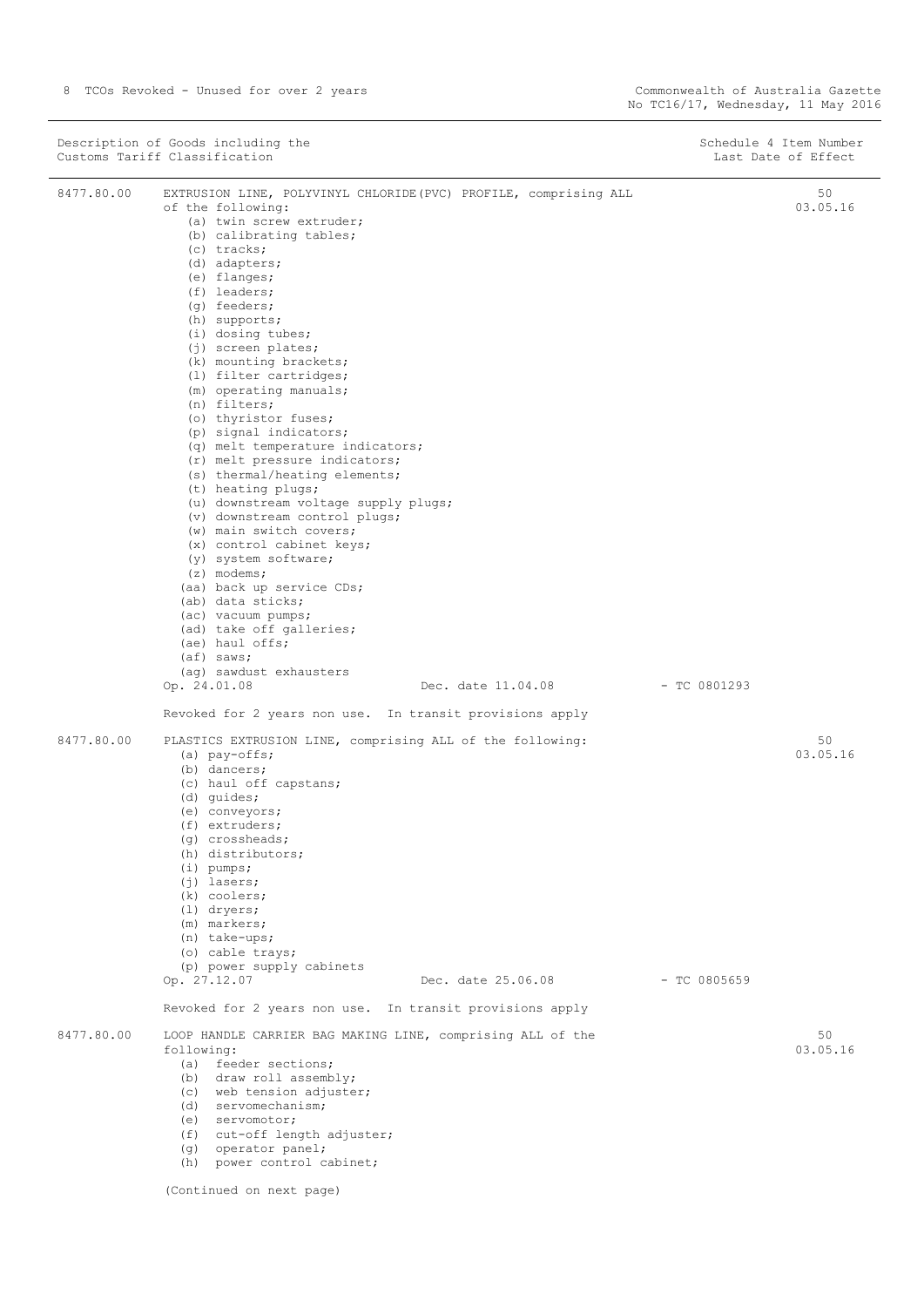9 TCOs Revoked - Unused for over 2 years Commonwealth of Australia Gazette

Description of Goods including the Schedule 4 Item Number (Schedule 4 Item Number Customs Tariff Classification Last Date of Effect

|            | (Continued from previous page)                                                                                                                                                                                                                                                                                                                                                         |                                                                  |                |                 |
|------------|----------------------------------------------------------------------------------------------------------------------------------------------------------------------------------------------------------------------------------------------------------------------------------------------------------------------------------------------------------------------------------------|------------------------------------------------------------------|----------------|-----------------|
|            | (i) half tube assembly;<br>$(i)$ heat sealing station;<br>(k) unwinding and folding station;<br>(1) roller system capture dancers;<br>(m) foldover and sealing station;<br>(n) qusseter;<br>(o) handle sealer;<br>(p) loop handle station;<br>(q) pre heating station;<br>(r) vacuum belt delivery station;<br>(s) laser pointer;<br>(t) automatic bag folding station<br>Op. 06.06.08 | Dec. date 23.10.08 - TC 0836495                                  |                |                 |
|            | Revoked for 2 years non use. In transit provisions apply                                                                                                                                                                                                                                                                                                                               |                                                                  |                |                 |
| 8477.80.00 | ALL of the following:<br>(a) chain tensioners AND lubricators;<br>(b) inlet edge trackers;<br>(c) edge coolers                                                                                                                                                                                                                                                                         | CHAIN TRACK SYSTEM, POLYPROPYLENE FILM EXPANDER MACHINES, having |                | 50<br>03.05.16  |
|            | Op. 12.08.11                                                                                                                                                                                                                                                                                                                                                                           | Dec. date 07.11.11 - TC 1127273                                  |                |                 |
|            | Revoked for 2 years non use. In transit provisions apply                                                                                                                                                                                                                                                                                                                               |                                                                  |                |                 |
| 8477.80.00 | POLYSTYRENE PLASTIC RECYCLING LINE, including ALL of the<br>following:<br>(a) conveyors;<br>(b) grinders;<br>(c) feeders;<br>$(d)$ silo;<br>(e) venting extruder;<br>(f) hydraulic drive melt filter;<br>(g) strand die;<br>(h) water bath;<br>(i) air blowing cleaner;<br>$(j)$ pelletiser;<br>(k) control cabinet                                                                    |                                                                  |                | 50<br>03.05.16  |
|            | Op. 28.11.11                                                                                                                                                                                                                                                                                                                                                                           | Dec. date 13.02.12 - TC 1139430                                  |                |                 |
|            | Revoked for 2 years non use. In transit provisions apply                                                                                                                                                                                                                                                                                                                               |                                                                  |                |                 |
| 8477.80.00 | THERMOPLASTIC RECYCLING LINE, having ALL of the following:<br>(a) granulator;<br>(b) pneumatic suction module;<br>(c) extruder;<br>(d) vacuum pump;<br>(e) melt pressure indicator;<br>(f) hydraulic screen changer;<br>(g) water cooled die face cutter;<br>(h) heat exchanger;<br>(i) control cabinet;                                                                               |                                                                  |                | 50<br>03.05.16  |
|            | (j) pelletizer<br>Op. 30.04.12                                                                                                                                                                                                                                                                                                                                                         | Dec. date 16.07.12 - TC 1213722                                  |                |                 |
|            | Revoked for 2 years non use. In transit provisions apply                                                                                                                                                                                                                                                                                                                               |                                                                  |                |                 |
| 8477.80.00 | PLASTIC BOTTLE GRINDING LINE, having ALL of the following:<br>(a) in feed conveyor;<br>(b) deviator;<br>(c) wet grinders                                                                                                                                                                                                                                                               |                                                                  |                | 50<br>0.3.05.16 |
|            | Op. 14.05.12                                                                                                                                                                                                                                                                                                                                                                           | Dec. date 23.07.12                                               | $-$ TC 1215735 |                 |
|            | Revoked for 2 years non use. In transit provisions apply                                                                                                                                                                                                                                                                                                                               |                                                                  |                |                 |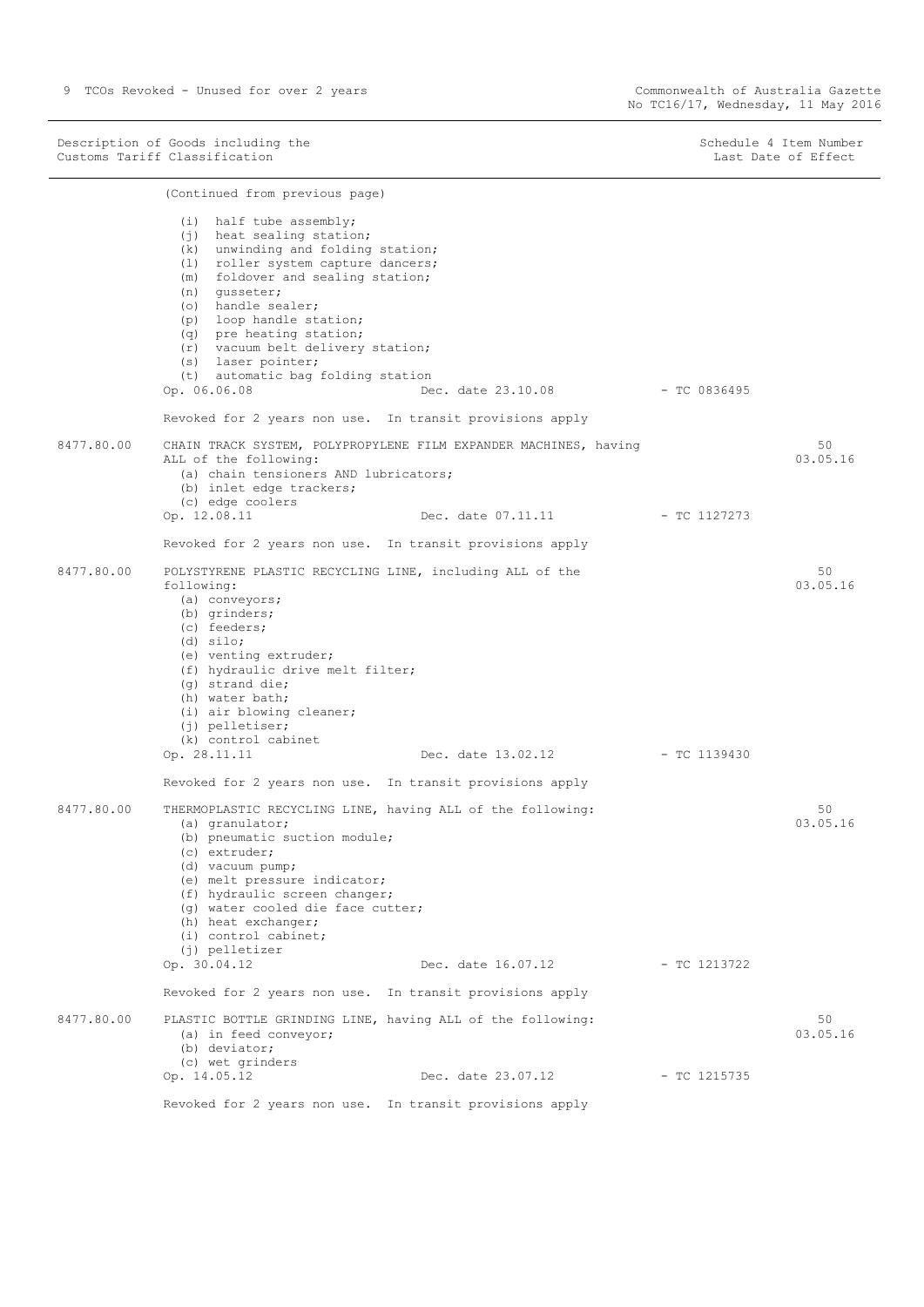|            | Description of Goods including the<br>Customs Tariff Classification                                                                                                                                                                                                                                                                                                                                                                                                                                                                                                                                                             |                | Schedule 4 Item Number<br>Last Date of Effect |
|------------|---------------------------------------------------------------------------------------------------------------------------------------------------------------------------------------------------------------------------------------------------------------------------------------------------------------------------------------------------------------------------------------------------------------------------------------------------------------------------------------------------------------------------------------------------------------------------------------------------------------------------------|----------------|-----------------------------------------------|
| 8477.80.00 | PELLETISING LINE, RE-CYCLED POLYETHYLENE TEREPHTHALATE FLAKES,<br>including ALL the following:<br>$(a)$ extruder;<br>(b) venting module;<br>(c) back flushing filter;<br>(d) underwater pelletiser with inline crystalliser;<br>(e) filling station with blowers;<br>(f) pneumatic discharge conveying;<br>(g) post crystalliser;<br>(h) feed screws;<br>(i) condensate separator;<br>(j) air filter with cyclone;<br>(k) nitrogen generator;<br>(1) piping AND electrical controls;<br>(m) vacuum base module<br>Op. 15.06.12<br>Dec. date $15.10.12$ - TC 1220492<br>Revoked for 2 years non use. In transit provisions apply |                | 50<br>03.05.16                                |
| 8477.80.00 | PLASTIC ACTUATOR ASSEMBLY MACHINES, AEROSOL SPRAY CAN,<br>programmable logic controlled, having a capacity NOT less than<br>190 units per minute                                                                                                                                                                                                                                                                                                                                                                                                                                                                                |                | 50<br>03.05.16                                |
|            | Op. 18.09.12<br>Dec. date 10.12.12                                                                                                                                                                                                                                                                                                                                                                                                                                                                                                                                                                                              | - TC 1235721   |                                               |
| 8477.80.00 | Revoked for 2 years non use. In transit provisions apply<br>PLASTICS EXTRUSION LINE, computer controlled, consisting of ALL<br>of the following:<br>(a) feeder hopper;<br>(b) single screw extruder;<br>(c) lattice basket extrusion dies;<br>(d) vacuum calibrator tanks;<br>(e) spray cooling tanks;<br>(f) caterpillar haul off unit;                                                                                                                                                                                                                                                                                        |                | 50<br>03.05.16                                |
|            | (g) planetary cut off saw<br>Op. 11.06.93<br>Dec. date 03.04.00<br>Revoked for 2 years non use. In transit provisions apply                                                                                                                                                                                                                                                                                                                                                                                                                                                                                                     | - TC 0002428   |                                               |
| 8477.80.00 | INJECTION AND PLASTICISING MACHINES<br>Op. 05.09.02<br>Dec. date 18.11.02                                                                                                                                                                                                                                                                                                                                                                                                                                                                                                                                                       | $-$ TC 0208154 | 50<br>03.05.16                                |
| 8477.80.00 | Revoked for 2 years non use. In transit provisions apply                                                                                                                                                                                                                                                                                                                                                                                                                                                                                                                                                                        |                | 50                                            |
|            | AGRICULTURAL PIPES, CORRUGATION LINE, comprising ALL of the<br>following:<br>(a) corrugator;<br>(b) spray cooler and water tank;<br>(c) perforator;<br>(d) quillotine<br>Op. 26.08.04<br>Dec. date 05.11.04 - TC 0408813                                                                                                                                                                                                                                                                                                                                                                                                        |                | 03.05.16                                      |
|            | Revoked for 2 years non use. In transit provisions apply                                                                                                                                                                                                                                                                                                                                                                                                                                                                                                                                                                        |                |                                               |
| 8477.80.00 | PELLETISING LINES, comprising ALL of the following:<br>(a) conveyor screw and/or injector blower;<br>(b) pre-crystalliser;<br>$(c)$ extruder;<br>(d) melt filter;<br>(e) under-water and/or strand pelletiser                                                                                                                                                                                                                                                                                                                                                                                                                   |                | 50<br>03.05.16                                |
|            | Dec. date 11.02.05 - TC 0412877<br>Op. 30.11.04                                                                                                                                                                                                                                                                                                                                                                                                                                                                                                                                                                                 |                |                                               |
|            | Revoked for 2 years non use. In transit provisions apply                                                                                                                                                                                                                                                                                                                                                                                                                                                                                                                                                                        |                |                                               |
| 8477.90.00 | PARTS OF EXTRUSION SECTION OF LINEAR LOW DENSITY POLYETHYLENE<br>(LLDPE) SHEET CO-EXTRUSION LINE, being EITHER of the following:<br>(a) stabiliser, consisting of frame and hardened shafts with<br>axial-bearings;<br>(b) screen changers                                                                                                                                                                                                                                                                                                                                                                                      |                | 50<br>03.05.16                                |
|            | Dec. date 16.11.06<br>Op. 01.01.07                                                                                                                                                                                                                                                                                                                                                                                                                                                                                                                                                                                              | - TC 0614298   |                                               |
|            | Revoked for 2 years non use. In transit provisions apply                                                                                                                                                                                                                                                                                                                                                                                                                                                                                                                                                                        |                |                                               |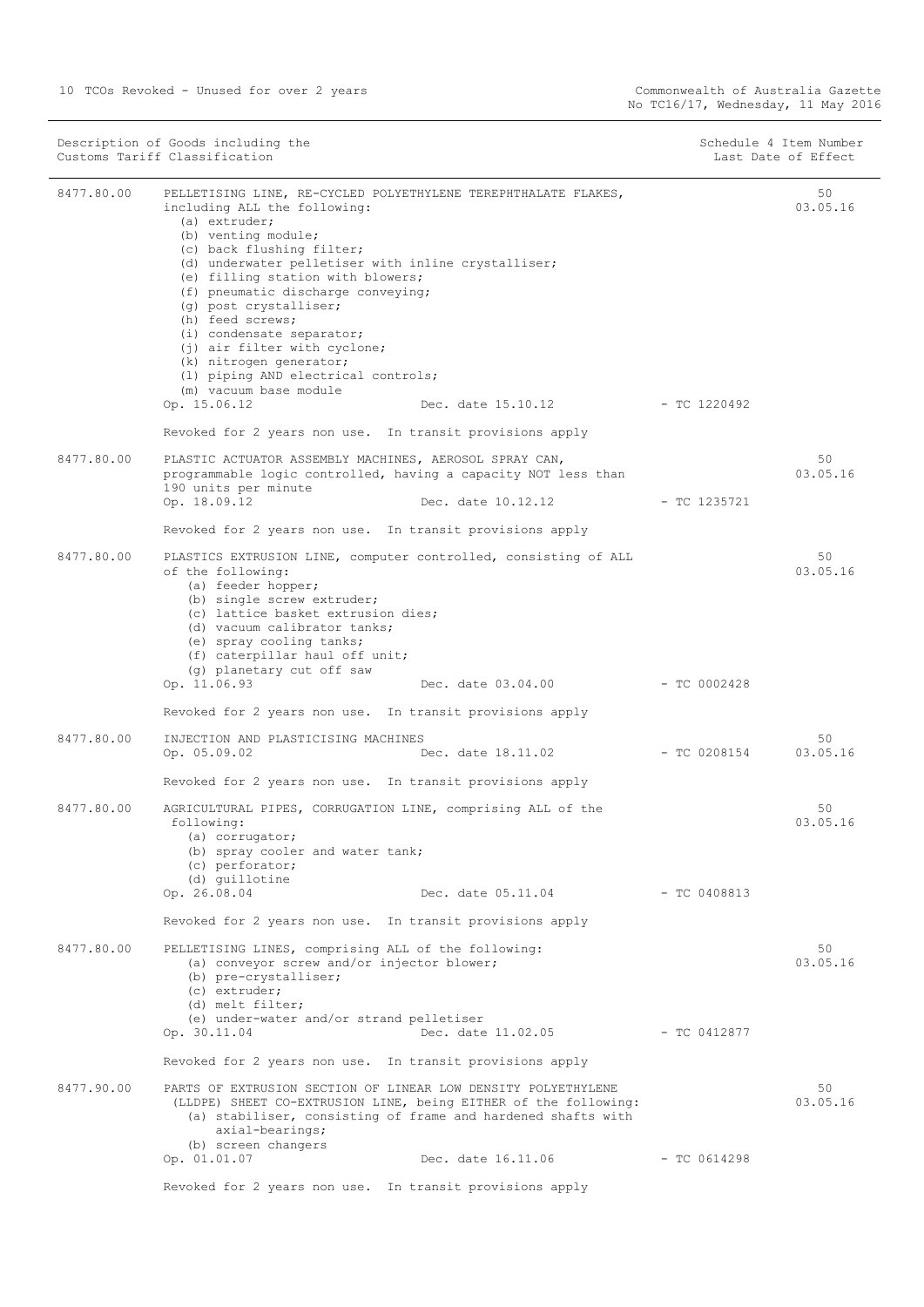| Description of Goods including the<br>Customs Tariff Classification |                                                                                                                                                                                                                                                                                                                                                                                    | Schedule 4 Item Number<br>Last Date of Effect |                |
|---------------------------------------------------------------------|------------------------------------------------------------------------------------------------------------------------------------------------------------------------------------------------------------------------------------------------------------------------------------------------------------------------------------------------------------------------------------|-----------------------------------------------|----------------|
| 8477.90.00                                                          | EXTRUSION DIES, THERMOPLASTIC, multi-layer, having ALL of the<br>following:<br>(a) coat hangar internal profile;<br>(b) adjustable gap opening;<br>(c) 500 mm to 960 mm die mouth;<br>(d) individually heated die zones;<br>(e) cartridge heaters;<br>(f) sheet thickness range 1.2 mm to 3.7 mm (both inclusive)<br>Op. 01.01.07<br>Dec. date 16.11.06                            | $-$ TC 0614301                                | 50<br>03.05.16 |
|                                                                     | Revoked for 2 years non use. In transit provisions apply                                                                                                                                                                                                                                                                                                                           |                                               |                |
| 8477.90.00                                                          | TOOLING, HOT RUNNER, being domestic refrigerator component dies<br>AND/OR moulds<br>Op. 22.10.07<br>Dec. date 25.01.08                                                                                                                                                                                                                                                             | $-$ TC 0718003                                | 50<br>03.05.16 |
|                                                                     | Revoked for 2 years non use. In transit provisions apply                                                                                                                                                                                                                                                                                                                           |                                               |                |
| 8477.90.00                                                          | PLASTIC PACKAGING POUCH MAKING MACHINE EXTENSION ASSEMBLIES,<br>including ALL of the following:<br>(a) hole and shape punches;<br>(b) plastic sheet folders;<br>(c) sealing and cooling bars;<br>(d) sealing and cooling dies;<br>(e) trim winders                                                                                                                                 |                                               | 50<br>03.05.16 |
|                                                                     | Op. 28.07.09<br>Dec. date 23.10.09 - TC 0927089                                                                                                                                                                                                                                                                                                                                    |                                               |                |
|                                                                     | Revoked for 2 years non use. In transit provisions apply                                                                                                                                                                                                                                                                                                                           |                                               |                |
| 8477.90.00                                                          | PARTS, PLASTIC INJECTION MOULDING MACHINE, being "C" frames<br>Op. 22.05.12<br>Dec. date 06.08.12                                                                                                                                                                                                                                                                                  | - TC 1217046                                  | 50<br>03.05.16 |
|                                                                     | Revoked for 2 years non use. In transit provisions apply                                                                                                                                                                                                                                                                                                                           |                                               |                |
| 8477.90.00                                                          | PARTS, CURING PRESS AND/OR PRE-PRESS, CONVEYOR BELT<br>MANUFACTURING LINE, being ANY of the following:<br>(a) press AND/OR pre-press frames;<br>(b) press AND/OR pre-press tables;<br>(c) foundation beams;<br>(d) press bracings;<br>(e) stretching device frames<br>Op. 04.07.12<br>Dec. date 26.09.12 - TC 1223388                                                              |                                               | 50<br>03.05.16 |
|                                                                     | Revoked for 2 years non use. In transit provisions apply                                                                                                                                                                                                                                                                                                                           |                                               |                |
| 8477.90.00                                                          | PARTS, CLAMPING AND/OR STRETCHING AND/OR TENSIONING MACHINES,<br>CONVEYOR BELT MANUFACTURING LINE, being frames<br>Op. 27.07.12<br>Dec. date 15.10.12                                                                                                                                                                                                                              | $-$ TC 1227075                                | 50<br>03.05.16 |
|                                                                     | Revoked for 2 years non use. In transit provisions apply                                                                                                                                                                                                                                                                                                                           |                                               |                |
| 8479.89.90                                                          | AIR HANDLING MACHINES, COMPUTER SERVER, DATA CENTRE, including<br>ALL of the following:<br>(a) cooling coil;<br>(b) outside air particulate filtration system;<br>(c) indoor room air particulate filtration system;<br>(d) variable speed fans;<br>(e) digital controls;<br>(f) electrical cabinets;<br>(q) ultrasonic humidification system;<br>(h) capacity NOT less than 90 kW |                                               | 50<br>03.05.16 |
|                                                                     | Note:<br>TC 1113719 does not include packaged air conditioning system<br>with rotary heat exchanger<br>Op. 28.04.11<br>Dec. date 19.09.11                                                                                                                                                                                                                                          | - TC 1113719                                  |                |
|                                                                     | Revoked for 2 years non use. In transit provisions apply                                                                                                                                                                                                                                                                                                                           |                                               |                |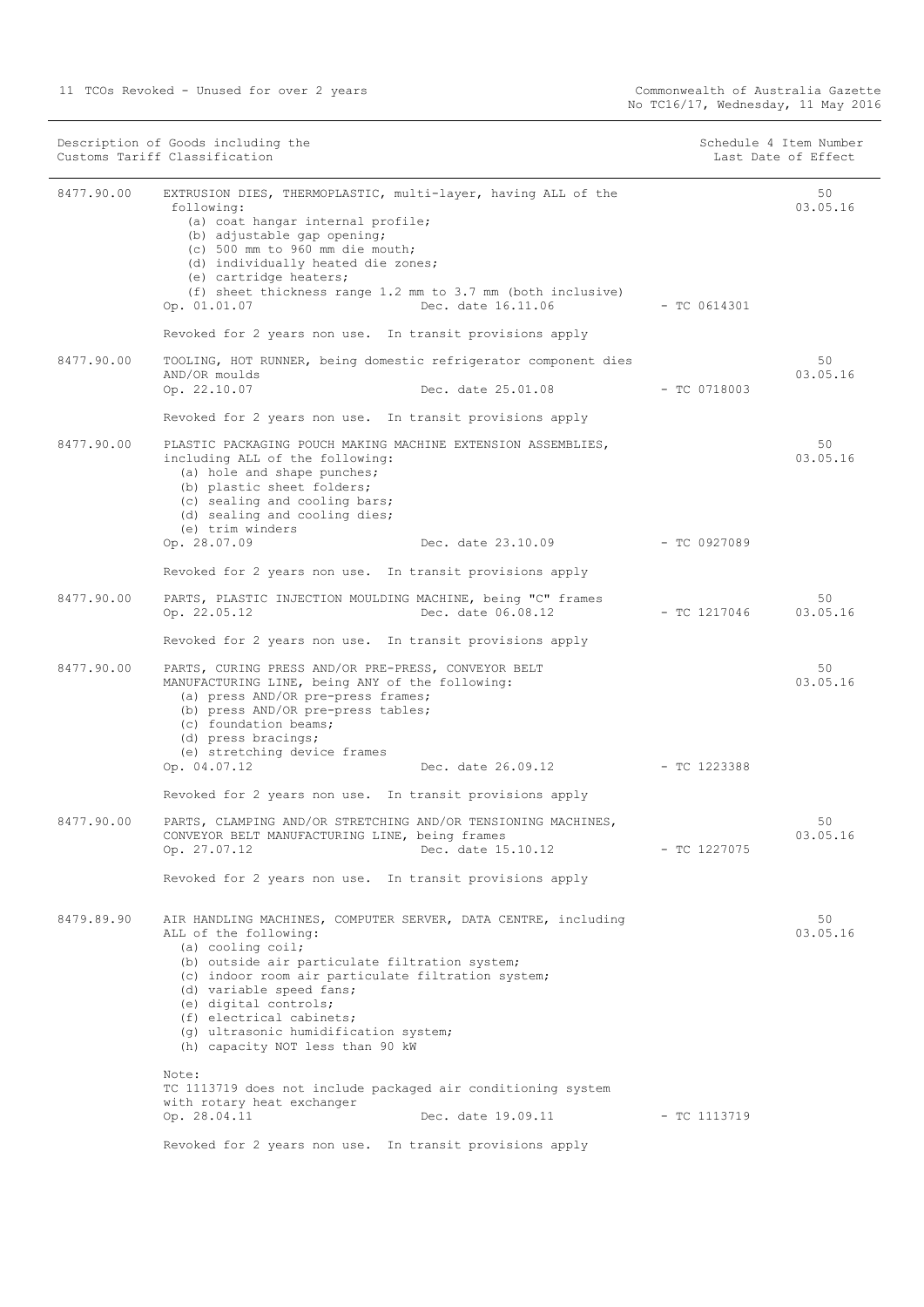8483.60.90 CLUTCHES, LAMINAL FRICTION, ROLL GRINDER<br>Op. 04.02.08 Dec. da  $Dec. date 11.04.08$ Revoked for 2 years non use. In transit provisions apply 50 50<br>TC 0802002 - TC 0802002 - 03.05.16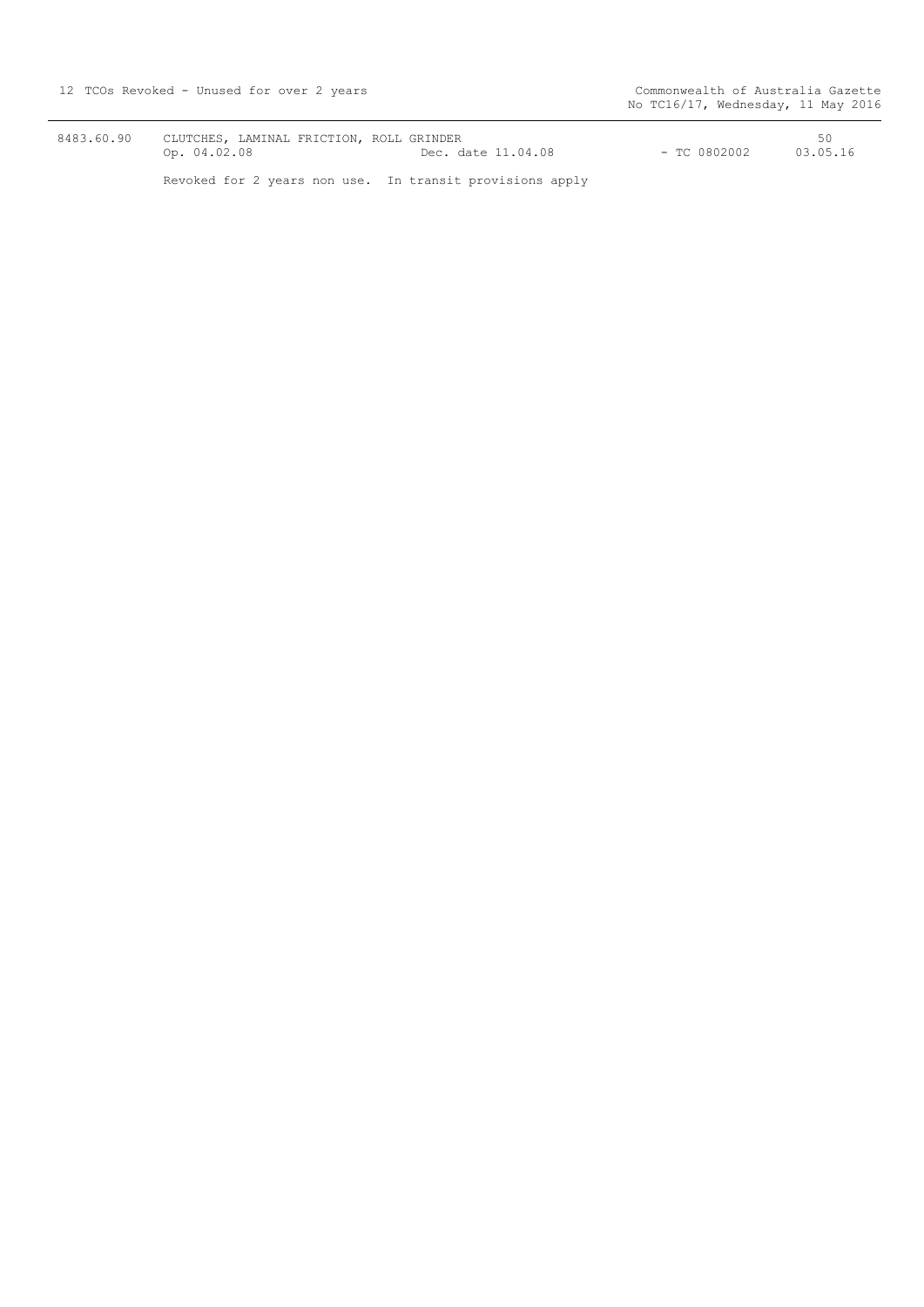#### **CUSTOMS ACT 1901**

#### **INTENTION TO REVOKE TARIFF A CONCESSION ORDER**

<span id="page-12-0"></span>The Comptroller-General of Customs intends to revoke the Tariff Concession Order (TCO) for the goods described in the following TABLE in accordance with s.269SD(1AA) with effect from 11 May 2016.

On 11 May 2016, the Comptroller-General of Customs' delegate formed the belief in respect of this TCO, that if the TCO was not in force on that day, and an application for the TCO was made on that day, the Comptroller-General of Customs would not have made the TCO. The Comptroller-General of Customs would not have made this TCO because he is aware of substitutable goods being produced in Australia in the ordinary course of business.

Interested parties who might be affected by this decision are invited to provide, by close of business Wednesday 8 June 2016, a written submission concerning the proposed revocation.

Industry Assistance contact: email [tarcon@border.gov.au,](mailto:tarcon@border.gov.au) or telephone 02 6264 4179.

THE TABLE

| Customs Tariff Classification | Description of Goods including the   |                                                                             |                | Schedule 4 Item Number |  |
|-------------------------------|--------------------------------------|-----------------------------------------------------------------------------|----------------|------------------------|--|
| 3923.29.00                    | a reclosable zip fastener            | BAGS, multilayered, plastic coated, having a reclosable pull apart seal, or |                | 50                     |  |
|                               | Op. 11.11.93                         | Dec. date 04.03.94                                                          | $-$ TC 9312795 |                        |  |
|                               | Stated use: Packaging of merchandise |                                                                             |                |                        |  |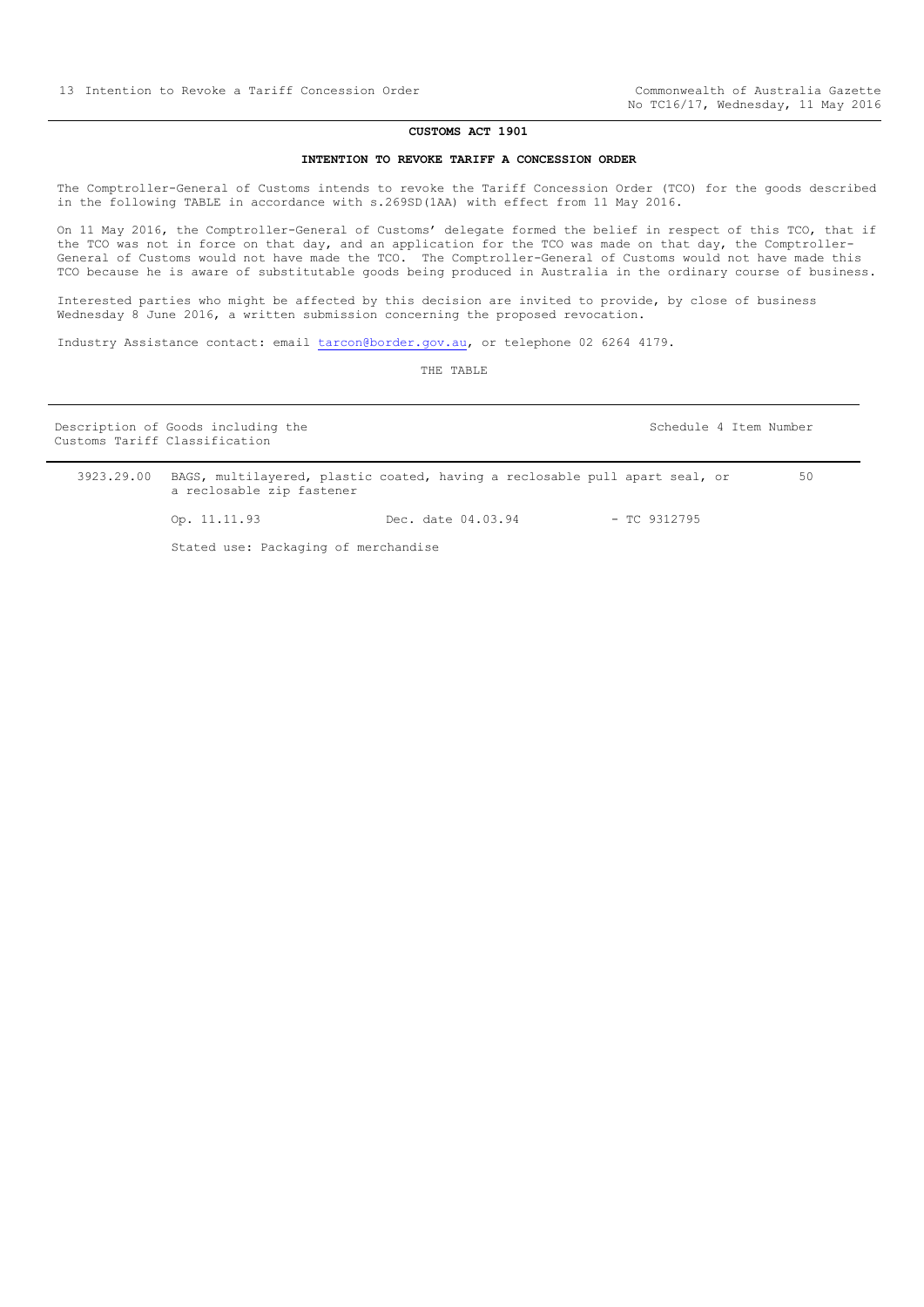#### <span id="page-13-0"></span>**COMMERCIAL TARIFF CONCESSION ORDERS (CTCOs) & TARIFF CONCESSION ORDERS (TCOs) NOT USED IN THE PREVIOUS 2 YEARS**

The Comptroller-General of Customs is satisfied that the CTCOs and TCOs listed in the table below are no longer required because, in the 2 years preceding the day of this notice, they have not been quoted in an import declaration to secure a concessional rate of duty.

From Thursday, 09 June 2016, it is intended to take action to revoke these Orders under subsection 269SD(1A) of the Customs Act 1901. In accordance with subsection 269SG(2) of the Customs Act 1901, in transit provisions shall apply. If revoked, the expected date of effect will be 08 June 2016.

Interested parties are invited to provide, by close of business, Wednesday 08 June 2016, written reasons why an Order should NOT be revoked.

Please advise if any of the Orders listed below have been quoted on an import declaration.

If a request is made to retain an Order used for the granting of a Determination, please specify the Determination and the linked Item number to enable mapping to the Order and its scope.

Contact: Email tarcon@border.gov.au, fax 02 6198 7203 or phone 02 6275 6534.

#### THE TABLE

Tariff ndiiii and Description Description Description Description Description Description Description Description Description Description Description Description Description Description Description Description Description Descrip

| 7207.19.00 | STEEL BLOOMS, ROUND, NON ALLOY<br>Op. 02.11.07                                                                                                                                                                                                                          | Dec. date $30.01.08$ - TC 0718813                                                                                                                                                                |                |
|------------|-------------------------------------------------------------------------------------------------------------------------------------------------------------------------------------------------------------------------------------------------------------------------|--------------------------------------------------------------------------------------------------------------------------------------------------------------------------------------------------|----------------|
| 7208.25.00 | (a) tensile strength NOT less than 270 MPa;<br>(b) elongation NOT less than 32%;<br>(c) thickness 5.00 mm and width 1 282 mm                                                                                                                                            | STEEL, flat rolled, non-alloy, hot rolled, pickled, not coated,<br>in coils, complying with Japanese Industrial Standard G3131 (JIS<br>G3131), grades SPHD OR SPHE, having ALL of the following: |                |
|            | For the purposes of this Order, tolerances allowable for<br>specification (c) are:<br>(a) thickness $+/- 10%$<br>(b) width $+/- 1$ %                                                                                                                                    |                                                                                                                                                                                                  |                |
|            | Op. 04.04.13                                                                                                                                                                                                                                                            | Dec. date 24.06.13                                                                                                                                                                               | - TC 1311528   |
| 7208.27.00 | coated, in coils, having ALL of the following:<br>(a) yield strength NOT less than 305 MPa;<br>(b) tensile strength NOT less than 490 MPa;<br>(c) total elongation NOT less than 21%;<br>(d) in ANY of the following sizes:<br>(iii) thickness 1.90 mm and width 780 mm | STEEL, flat rolled, iron OR non-alloy, hot rolled, pickled, not<br>(i) thickness 1.60 mm and width 1 150 mm;<br>(ii) thickness 1.60 mm and width 1 230 mm;                                       |                |
|            | For the purposes of this Order, tolerances allowable for<br>specification (d) are:<br>(a) thickness $+/- 10%$<br>(b) width $+/- 1$ %                                                                                                                                    |                                                                                                                                                                                                  |                |
|            | Op. 14.03.13                                                                                                                                                                                                                                                            | Dec. date 03.06.13                                                                                                                                                                               | $-$ TC 1309212 |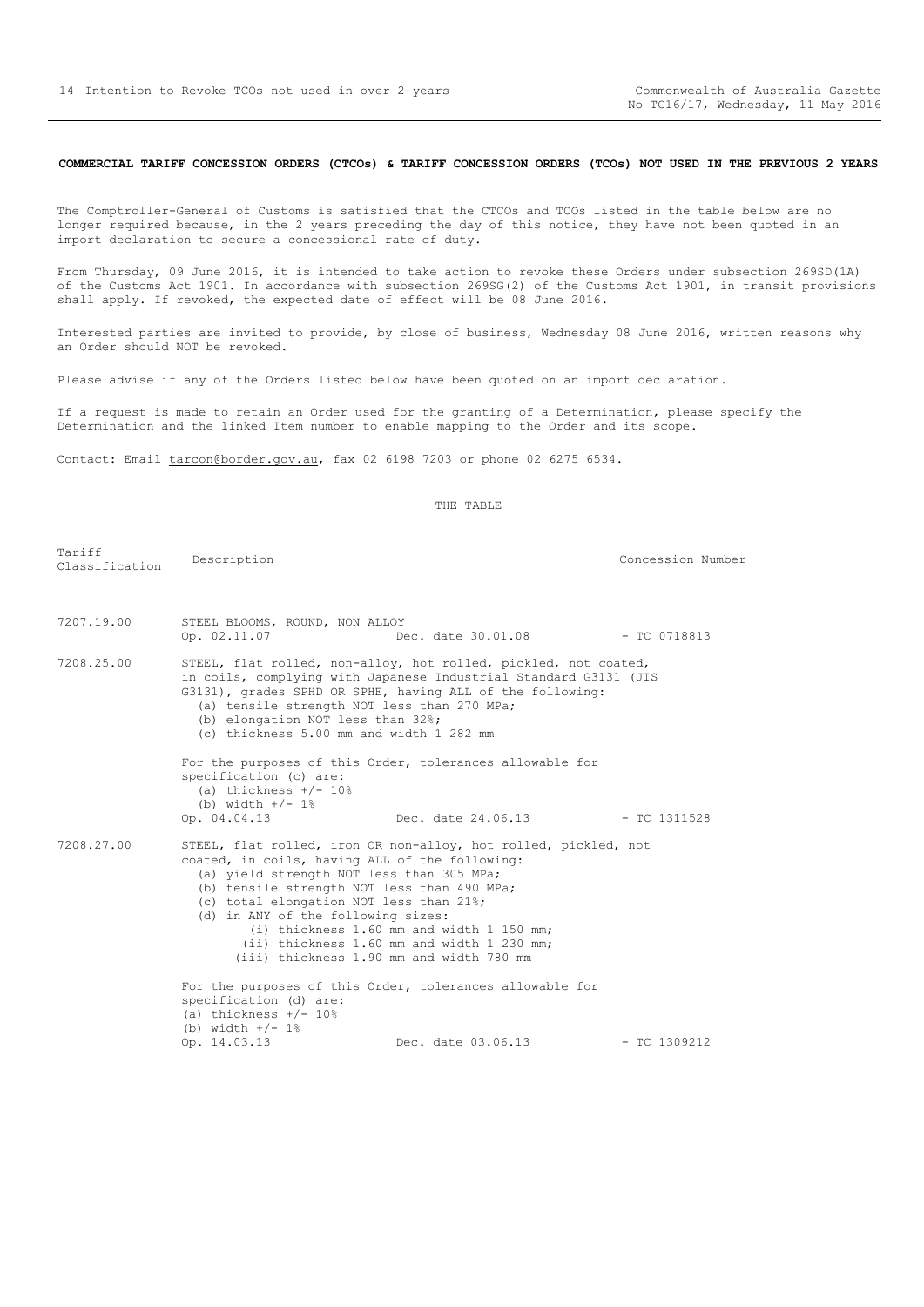7208.27.00 STEEL, flat rolled, iron OR non-alloy, hot rolled, pickled, not coated, in coils, complying with Japanese Industrial Standard G3113 (JIS G3113), grades SAPH400 OR SAPH440, having ALL of the following: (a) yield strength NOT less than 255 MPa; (b) tensile strength NOT less than 400 MPa; (c) total elongation NOT less than 29%; (d) in ANY of the following sizes: (i) thickness 1.40 mm and width 605 mm; (ii) thickness 1.40 mm and width 1 053 mm; (iii) thickness 1.40 mm and width 1 175 mm; (iv) thickness 1.55 mm and width 1 115 mm; (v) thickness 1.55 mm and width 1 150 mm; (vi) thickness 1.60 mm and width 610 mm; (vii) thickness 1.60 mm and width 1 027 mm; (viii) thickness 1.60 mm and width 1 090 mm; (ix) thickness 1.60 mm and width 1 130 mm; (x) thickness 1.60 mm and width 1 150 mm; (xi) thickness 1.60 mm and width 1 270 mm; (xii) thickness 1.60 mm and width 1 315 mm; (xiii) thickness 1.60 mm and width 1 340 mm; (xiv) thickness 1.60 mm and width 1 380 mm; (xv) thickness 1.60 mm and width 1 430 mm; (xvi) thickness 1.60 mm and width 1 470 mm; (xvii) thickness 1.80 mm and width 600 mm; (xviii) thickness 1.80 mm and width 1 475 mm; (xix) thickness 1.95 mm and width 1 290 mm; (xx) thickness 2.00 mm and width 1 310 mm; (xxi) thickness 2.00 mm and width 1 440 mm; (xxii) thickness 2.00 mm and width 1 480 mm; (xxiii) thickness 2.00 mm and width 1 512 mm; (xxiv) thickness 2.20 mm and width 1 330 mm For the purposes of this Order, tolerances allowable for specification (d) are: (a) thickness  $+/- 10%$ (b) width  $+/- 1$ % Op. 14.03.13 Dec. date 03.06.13 - TC 1309209 7209.90.00 STEEL, flat rolled, non-alloy, cold rolled, laminated, sound and vibration damping, grade VCCX, in coils, having ALL of the following: (a) yield strength NOT greater than 240 MPa; (b) tensile strength NOT less than 270 MPa; (c) elongation NOT less than 38%; (d) thickness 1.20(0.60 mm + 0.60mm) and width 1 080 mm For the purposes of this Order, tolerances allowable for specification (d) are: (a) thickness  $+/- 10%$ (b) width  $+/- 1$ %<br>Op. 27.03.13 Dec. date 17.06.13 - TC 1310849 7210.49.00 STEEL, flat rolled, non-alloy, hot dipped zinc coated, in coils, having ALL of the following: (a) yield strength NOT less than 180 MPa and NOT greater than 240 MPa; (b) tensile strength NOT less than 300 MPa; (c) elongation NOT less than 33%; (d) coating mass NOT less than 60 g/m2 and NOT greater than 90 g/m2 on each side; (e) thickness 1.20 mm and width 1 020 mm For the purposes of this Order, tolerances allowable for specification (e) are: (a) thickness  $+/- 10%$  (b) width +/- 1% Op. 23.12.13 Dec. date 17.03.14 - TC 1342243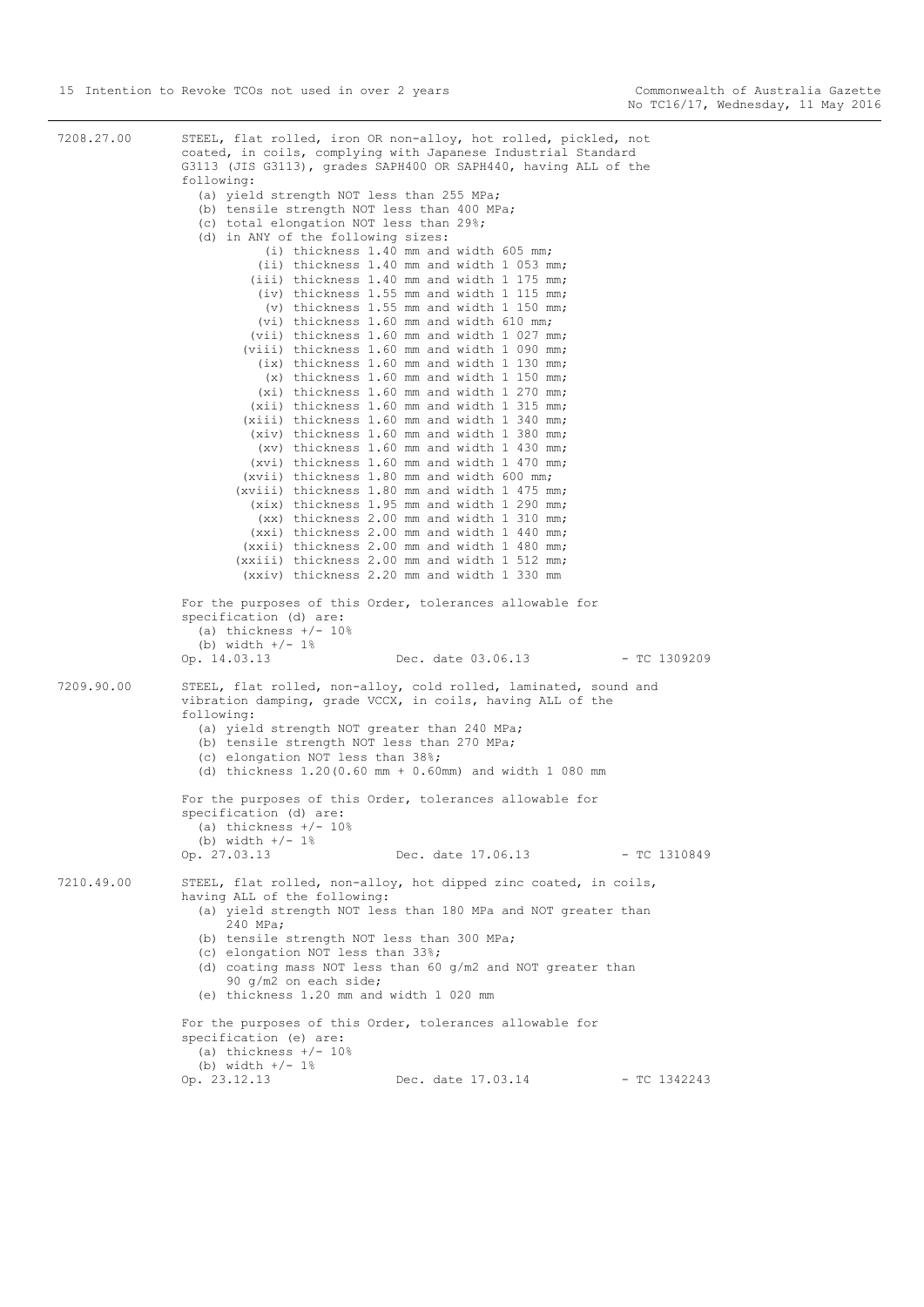| 7210.49.00 | STEEL, flat rolled, non-alloy, hot dipped galvannealed<br>zinc coated, in coils, having ALL of the following:<br>(a) yield strength NOT less than 155 MPa and NOT greater than<br>295 MPa;<br>(b) tensile strength NOT less than 340 MPa;<br>(c) total elongation NOT less than 34%;<br>(d) total coating mass NOT less than 35 $q/m2$ and NOT greater<br>than 65 $q/m2$ on each side;<br>(e) thickness 0.75 mm and width 810 mm<br>For the purposes of this Order, tolerances allowable for                                                                                                                                                                                                                                                                                                                                                                                                                                                                                                                                                                                                                                                                                                                                                                                                                                                                           |  |
|------------|------------------------------------------------------------------------------------------------------------------------------------------------------------------------------------------------------------------------------------------------------------------------------------------------------------------------------------------------------------------------------------------------------------------------------------------------------------------------------------------------------------------------------------------------------------------------------------------------------------------------------------------------------------------------------------------------------------------------------------------------------------------------------------------------------------------------------------------------------------------------------------------------------------------------------------------------------------------------------------------------------------------------------------------------------------------------------------------------------------------------------------------------------------------------------------------------------------------------------------------------------------------------------------------------------------------------------------------------------------------------|--|
|            | specification (e) are:<br>(a) thickness $+/- 10%$<br>(b) width $+/- 1$ %<br>Op. 04.09.13<br>Dec. date 02.12.13<br>- TC 1329958                                                                                                                                                                                                                                                                                                                                                                                                                                                                                                                                                                                                                                                                                                                                                                                                                                                                                                                                                                                                                                                                                                                                                                                                                                         |  |
| 7210.70.00 | STEEL, hot-dip zinc-coated, high polymer prepainted, complying<br>with Japan Industrial Standard G3312/CGC400-20 Z12 (JIS<br>G3312/CGC400-20 Z12) AND European Union Directive 2002/95/EC on<br>the Restriction of the Use of Certain Hazardous Substances in<br>Electrical and Electronic Equipment (RoHS), having ALL of the<br>following:<br>(a) one side surface colour (painted) either white or grey;<br>(b) coating adhering to polyurethane on one side;<br>(c) specular gloss level at 60 degrees NOT less than 60 units<br>and NOT more than 90 units;<br>(d) distinction of image (DOI) NOT less than 60 units;<br>(e) zinc coating mass of z12 or less;<br>(f) surface having ALL of the following:<br>(i) inclusions NOT greater than 1 mm over 1 square metre and<br>having proximity NOT less than 400 mm;<br>(ii) dents NOT greater than 1 mm over 1 square metre and having<br>proximity NOT less than 400 mm;<br>(iii) leveller bite NOT greater than 20 mm<br>(g) in ANY of the following sizes ;<br>width 660 mm and thickness 0.45 mm<br>width 710 mm and thickness 0.45 mm<br>width 722 mm and thickness 0.45 mm<br>width 883 mm and thickness 0.45 mm<br>width 883 mm and thickness 0.5 mm<br>width 708 mm and thickness 0.5 mm<br>width 780 mm and thickness 0.5 mm<br>width 780 mm and thickness 0.45 mm<br>width 515 mm and thickness 0.5 mm |  |
|            | width 605 mm and thickness 0.5 mm<br>For the purposes of this Order, tolerances allowable for<br>specification (g) are:<br>(a) width $+$ /or - 2 mm<br>(b) thickness $+/or - 0.03$ mm<br>Op. 17.04.09<br>Dec. date 15.06.09<br>$-$ TC 0919901                                                                                                                                                                                                                                                                                                                                                                                                                                                                                                                                                                                                                                                                                                                                                                                                                                                                                                                                                                                                                                                                                                                          |  |
| 7211.14.00 | STEEL, flat bar, square OR round edge, equivalent to Australian<br>and New Zealand Standard 3679.1.250 (AS/NZS 3679.1.250) AND<br>Australian and New Zealand Standard 3679.1.300 (AS/NZS<br>3679.1.300) AND Australian and New Zealand Standard 3679 9.1.350<br>(NZS 3679.1.350) OR mild steel, having BOTH of the following:<br>(a) width NOT less than 98 mm and NOT greater than 102 mm;<br>(b) thickness NOT less than 48 mm and NOT greater than 52 mm<br>Op. 06.10.09<br>Dec. date 19.02.10<br>- TC 0937812                                                                                                                                                                                                                                                                                                                                                                                                                                                                                                                                                                                                                                                                                                                                                                                                                                                      |  |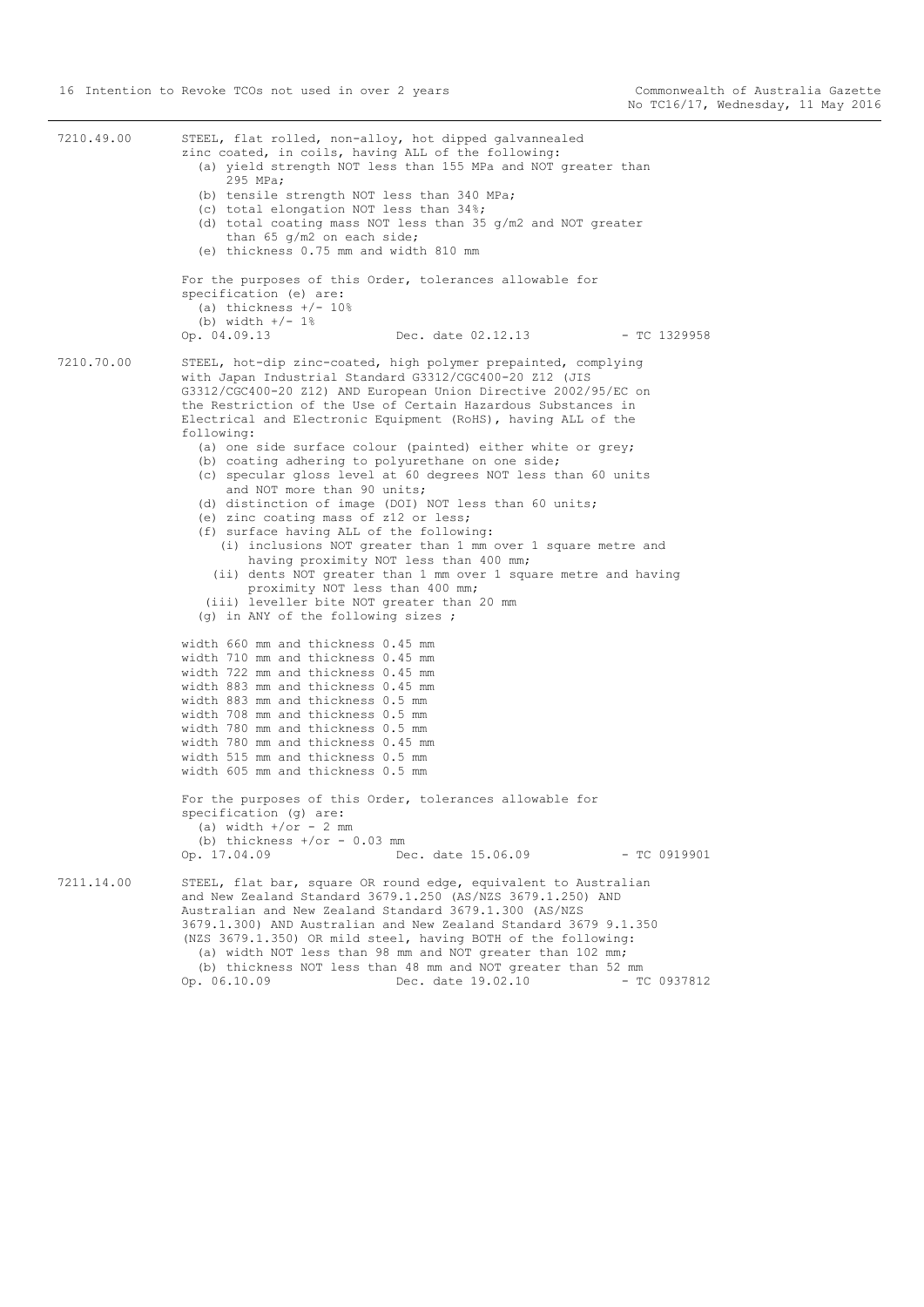7211.19.00 STEEL, flat rolled, non-alloy, hot rolled, pickled, not coated, in coils, complying with Japanese Industrial Standard G3113 (JIS G3113), grade SAPH440, having ALL of the following: (a) yield strength NOT less than 305 MPa; (b) tensile strength NOT less than 440 MPa; (c) elongation NOT less than 29%; (d) in ANY of the following sizes: (i) thickness 1.60 mm and width 252 mm; (ii) thickness 1.60 mm and width 262 mm; (iii) thickness 1.60 mm and width 357 mm; (iv) thickness 1.80 mm and width 565 mm; (v) thickness 2.20 mm and width 220 mm; (vi) thickness 2.50 mm and width 410 mm; (vii) thickness 3.20 mm and width 176 mm; (viii) thickness 4.00 mm and width 288 mm; (ix) thickness 4.00 mm and width 300 mm For the purposes of this Order, tolerances allowable for specification (d) are: (a) thickness  $+/- 10$ % (b) width  $+/- 1$ %<br>Op. 04.04.13 Op. 04.04.13 Dec. date 24.06.13 - TC 1311721 7211.19.00 STEEL, flat rolled, iron OR non-alloy, hot rolled, pickled, not coated, in coils, having ALL of the following: (a) yield strength NOT less than 305 MPa; (b) tensile strength NOT less than 490 MPa; (c) total elongation NOT less than 21%; (d) thickness 1.90 mm and width 423 mm For the purposes of this Order, tolerances allowable for specification (d) are: (a) thickness  $+/- 10%$ (b) width  $+/- 1$ % Op. 14.03.13 Dec. date 03.06.13 - TC 1309213 7211.19.00 STEEL, flat rolled, iron OR non-alloy, hot rolled, pickled, not coated, in coils, complying with Japanese Industrial Standard G3113 (JIS G3113), grades SAPH400 OR SAPH440, having ALL of the following: (a) yield strength NOT less than 255 MPa; (b) tensile strength NOT less than 400 MPa; (c) total elongation NOT less than 29%; (d) in ANY of the following sizes: (i) thickness 1.40 mm and width 585 mm; (ii) thickness 1.55 mm and width 250 mm; (iii) thickness 1.60 mm and width 360 mm; (iv) thickness 1.60 mm and width 510 mm For the purposes of this Order, tolerances allowable for specification (d) are: (a) thickness  $+/- 10$ % (b) width  $+/- 1$ % Op. 14.03.13 Dec. date 03.06.13 - TC 1309210 7214.30.00 STEEL BARS, hexagonal, free-cutting steel, across the flat NOT less than 33 mm and NOT greater than 65 mm<br>Op. 20.07.11 Dec. date 19.1 Dec. date 19.10.11 - TC 1124117 7217.10 WIRE, bright soft annealed, dia 0.44 mm or 0.70 mm Op. 01.07.96 Dec. date 20.06.96 - TC 9607750 7217.10 WIRE, steel, high carbon, oil hardened and tempered, dia NOT exceeding 0.9 mm Op. 01.07.96 Dec. date 21.06.96 - TC 9607805 7217.30 WIRE, steel, aluminium clad, complying with AS 1222 Part 2 Op. 01.07.96 Dec. date 12.06.96 - TC 9607043 7217.30 STAPLE WIRE, liquor or copper coated<br>Op. 01.07.96 Dec. dat Dec. date 12.06.96 - TC 9607154 7219.22.00 PLATES, stainless steel, types 304 and 316 to ASTM A240, having a thickness greater than 6mm Op. 21.11.94 Dec. date 19.05.95 - TC 9409118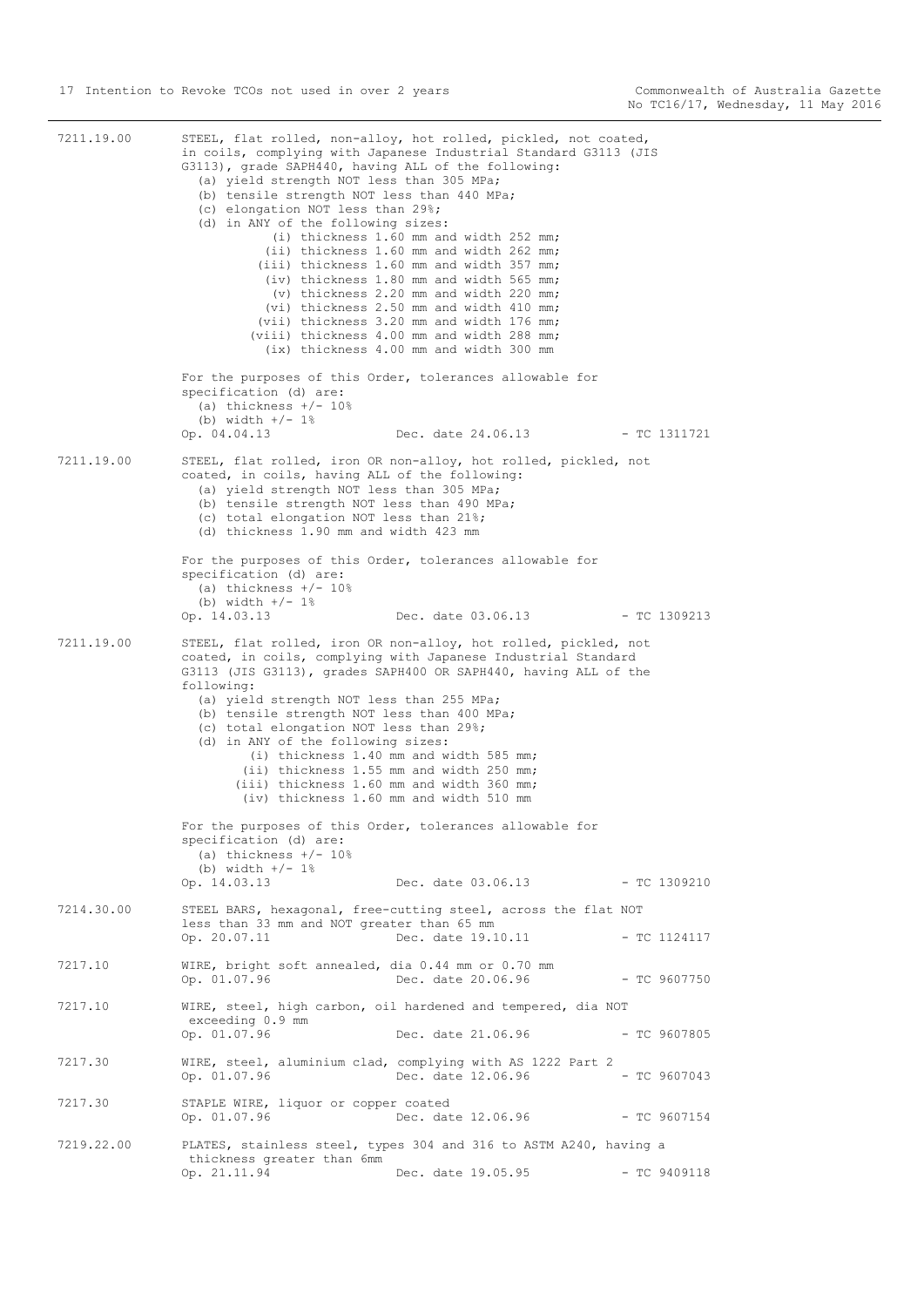7222.30.00 BARS, stainless steel, duplex, composition conforming to UNS S 32550, UNS S 32520 OR UR52N+ Op. 13.05.98 Dec. date 24.07.98 - TC 9804061 7223.00.00 DETECTABLE WARNING TAPE, polyethylene, printed, incorporating stainless steel tracer wires Op. 12.01.12 Dec. date 26.03.12 - TC 1201485 7225.40.00 PLATE OR SHEET, nickel alloy steel, complying with American Society for Testing and Materials (ASTM) designation A553 Op. 09.05.08 Dec. date 08.08.08 - TC 0807304 7225.40.00 SHEETS, PLATES AND FLATS, high alloy steel, to specification DIN 90MnCrV8<br>Op. 14.02.95 Dec. date 31.05.95 - TC 9504075 7225.91.00 STEEL, flat rolled, alloy, electrolytically plated OR zinc coated, in coils, having ALL of the following: (a) yield strength NOT less than 110 MPa and NOT greater than 160 MPa; (b) tensile strength NOT less than 260 MPa; (c) elongation NOT less than 42%; (d) coating mass NOT less than 36 g/m2 on each side; (e) thickness 0.70 mm and width 1 480 mm For the purposes of this Order, tolerances allowable for specification (e) are: (a) thickness  $+/- 10$ % (b) width  $+/- 1$ % Op. 21.08.13 Dec. date 18.11.13 - TC 1328532 7225.99.00 STEEL, flat rolled, alloy, in coils, having ALL of the following: (a) hot dipped coating having BOTH of the following: (i) NOT less than 85% aluminium; (ii) NOT less than 5% silicon and NOT greater than 11% silicon; (b) coating mass NOT less than 60 g/m2 and NOT greater than 100 g/m2 on each side; (c) yield strength NOT less than 300 MPa; (d) tensile strength NOT less than 500 MPa; (e) elongation NOT less than 17%; (f) in ANY of the following sizes: (i) thickness 1.00 mm and width 938 mm; (ii) thickness 1.20 mm and width 1 202 mm; (iii) thickness 1.40 mm and width 918 mm; (iv) thickness 1.40 mm and width 995 mm; (v) thickness 2.00 mm and width 1 325 mm For the purposes of this order, tolerances allowable for specification (f) are: (a) thickness  $+/- 10$ %; (b) width  $+/- 1$ % Op. 22.05.13 Dec. date 12.08.13 - TC 1316845 7225.99.00 PLATES, ATMOSPHERIC PRESSURE LIQUID NATURAL GAS STORAGE TANK, nickel alloy steel, complying with American Society Testing and Materials standard A553/A553M - 10 (ASTM A553/A553M - 10), having ALL of the following: (a) bevelled edges NOT less than 30 degrees and NOT greater than 45 degrees; (b) plate thickness NOT less than 9.53 mm and NOT greater than 16.6 mm; (c) roll radius NOT less than 30 m and NOT greater than 31 m Op. 17.09.13 Dec. date 09.12.13 - TC 1331764 7226.92.00 STEEL, flat rolled, alloy, cold rolled, in coils, having ALL of the following: (a) yield strength NOT greater than 570 MPa; (b) tensile strength NOT less than 690 MPa; (c) elongation NOT less than 20%; (d) thickness 1.60 mm and width 167 mm For the purposes of this Order, tolerances allowable for specification (d) are: (a) thickness  $+/- 10%$ (b) width  $+/- 1$ % Op. 03.04.13 Dec. date 24.06.13 - TC 1311481